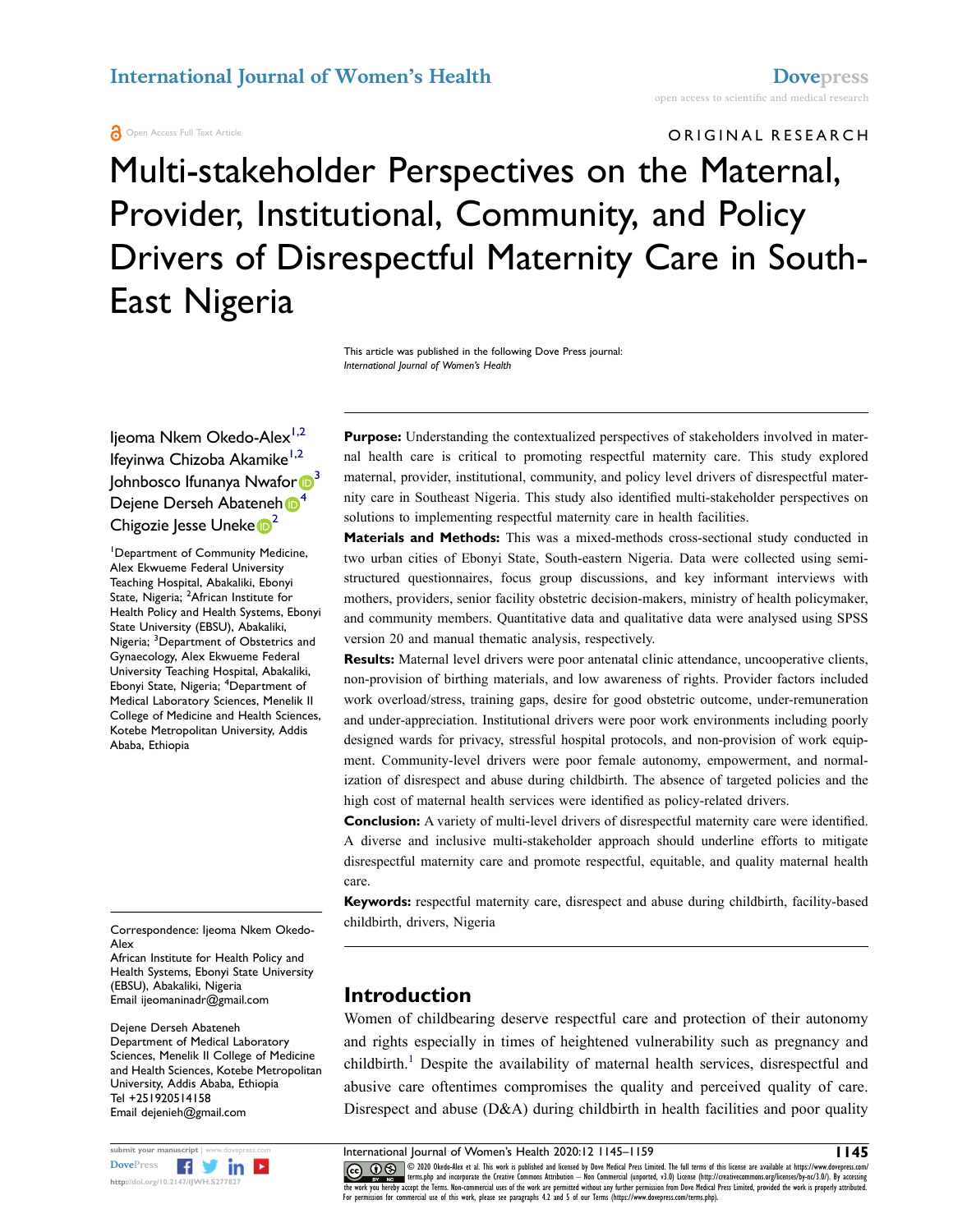<span id="page-1-1"></span><span id="page-1-0"></span>of care have been shown to significantly contribute to preventable maternal mortality.<sup>[2,](#page-12-1)3</sup> It can result in a preference for non-skilled obstetric care such as traditional birth attendants or no care at all as in the case of women who deliver at home. $4-8$  This is particularly worrisome given that D&A during childbirth could negatively impact facility-based childbirth (and skilled birth attendance by extension) with a possible increase in maternal and child mortality due to non/poor or delayed access to life-saving interventions, and management. $9-12$ 

<span id="page-1-2"></span>The need to prevent and eliminate disrespect and abuse in maternal care has led to an increased global focus on respectful maternity care with a collaborative approach. This has been exemplified in the charter on the universal rights of childbearing women, mother-baby friendly birthing facility initiative, the World Health Organization's statement on prevention, and elimination of disrespect and abuse during facility-based childbirth and standards for improving the quality of maternal and newborn care in health facilities.<sup>[1](#page-12-0),13-15</sup>

<span id="page-1-7"></span><span id="page-1-6"></span><span id="page-1-5"></span><span id="page-1-3"></span>The burden of disrespect and abuse during childbirth in Nigeria has been estimated and described from the perspectives of both mothers and providers. A systematic review on D&A during childbirth also conducted in Nigeria reported a prevalence of 11–98% from the studies included in the review. The highest prevalence of 98% was reported in Enugu, a State in Southeast Nigeria.<sup>[16](#page-13-2)</sup> In Ebonyi State, 39.1% and 73.1% of maternal health providers reported perpetrating and witnessing D&A during childbirth, respectively.<sup>[17](#page-13-3)</sup> Various categories of D&A during childbirth have also been documented in Nigeria mostly using qualitative study designs.<sup>18–20</sup> Studies have shown that both mothers and service providers have deemed mistreatment during childbirth necessary when women were disobedient, uncooperative, or in a bid to save the life of the baby. The mistreatment of women during childbirth has also been considered appropriate and acceptable in order to gain compliance from the woman and ensure a good outcome for the baby.<sup>[19](#page-13-5),21</sup> This is referred to as normalization, a phenomenon in which disrespect and abuse during childbirth are considered the norm among providers, or has become the expected standard of care by clients such that it is not recognized as wrong in the health system. $^{22}$  $^{22}$  $^{22}$  This can bias both maternal and provider estimates of D&A during childbirth thus making abusive care less visible. It also emphasizes the need for objective assessments using stan-dardized and structured checklists.<sup>[23](#page-13-8)</sup>

<span id="page-1-10"></span><span id="page-1-4"></span>Since D&A during childbirth can impact women's decision about utilising health facilities for the present or subsequent births and even for non-maternal health concerns, it is important to identify barriers that discourage positive birthing experiences and address them at all levels and components of the health system. $24$  A variety of factors have been found to facilitate mistreatment during childbirth spanning individual, provider, facility, and policy factors. These include maternal socioeconomic status, parity, health provider type, heavy workload, and lack of professional development/training opportunities, inadequate infrastructure, and supplies. Other drivers were insufficient funds, poor planning, accepted norms and gender inequalities, normalization of D&A during childbirth, weak implementation of existing policies, lack of accountability, and inadequate legal redress mechanisms.<sup>[16](#page-13-2),25–32</sup> As part of situational analysis, a desk review of major policies on health and reproductive health in Nigeria for content on respectful maternity care and quality of care in maternal health preceded this study. The policies reviewed were the National Health policy 2016, National reproductive health policy 2017, and National Reproductive Health Strategic framework  $2002-2006$ <sup>33-35</sup> None of the policies specifically mentioned respectful care or Respectful Maternity Care (RMC) however all the policies had statements on improving patient care experiences. Although these policies did not explicitly mention respectful care or RMC, their proper implementation, monitoring, and review are expected to contribute towards promoting RMC. The aim of this study was to explore maternal, provider, institutional, community, and policy level drivers of disrespectful maternity care in Southeast Nigeria. This study also identified multi-stakeholder perspectives on solutions to implementing respectful maternity care in health facilities.

## <span id="page-1-11"></span>**Materials and Methods** Study Area

<span id="page-1-12"></span><span id="page-1-9"></span><span id="page-1-8"></span>This study was conducted in Abakaliki and Afikpo, the two major cities in Ebonyi State, Southeast Nigeria. There are three senatorial zones and thirteen Local Government Areas (LGAs) in the State. Infants (under one year) constitute 4%, the under-five children 20%, and women of childbearing make up 22% of the population.<sup>[36](#page-13-12)</sup> About 75% of the population is involved in subsistence agriculture as their major economic activity. The health facilities in Ebonyi State are as follows: 2 tertiary hospitals, 13 general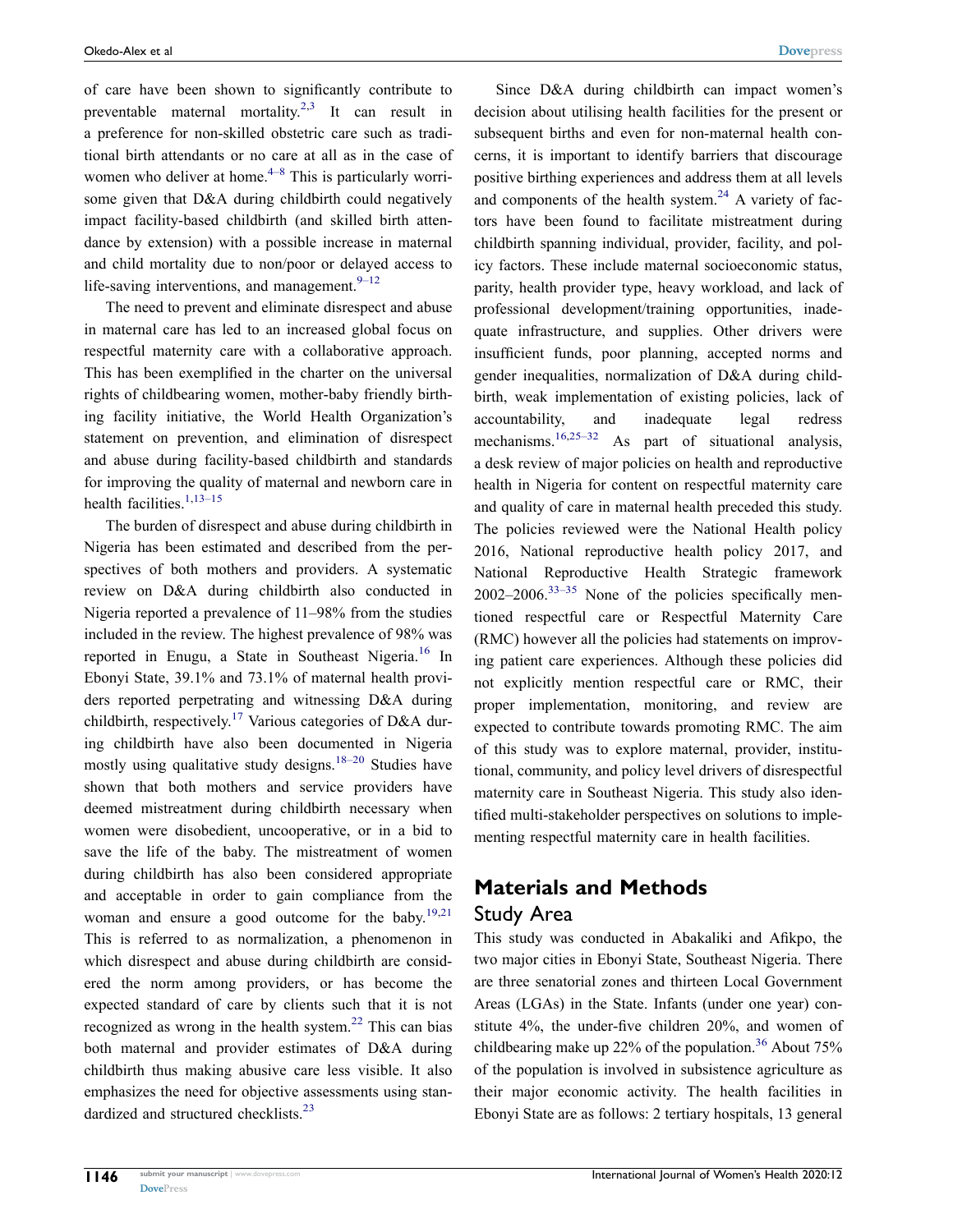hospitals, 534 primary health centers, and 6 faith-based (mission) hospitals.[36](#page-13-12) Ebonyi State has the lowest rates of facility-based births (41%) and skilled birth attendance  $(46\%)$  in South-Eastern Nigeria.<sup>[37](#page-13-13)</sup>

<span id="page-2-1"></span>The study was conducted in the teaching hospital and a mission hospital in the State. The two hospitals were purposively selected because they are referral facilities for obstetric services with high obstetric client load and patronage in the State. Furthermore, the choice of a public (teaching hospital) and private (mission hospital) provided insights on experiences in facilities with different ownership/funding arrangements. The Obstetrics and Gynecology department in the teaching hospital comprising consultants, resident doctors, house officers, and midwives provide obstetric care services in outpatient clinics and wards. During the study, there were about 40 consultants, 80 resident doctors, 38 house officers, and 69 midwives in the department. On a monthly basis, about 150 childbirths occur in the facility. Similarly, maternal services in the mission hospital are provided by 6 doctors and 27 midwives in the department of Obstetrics and Gynecology. An average of 85 births occurs in the mission hospital monthly. Both hospitals run weekly immunization clinics with about 100–150 mother-baby pairs in attendance per week.

## Study Design and Participants

<span id="page-2-2"></span>This was a cross-sectional survey using a mixedmethods approach. A mixed-method approach was used because mixed methodologies are recommended for research on the complex and dynamic issue of mistreatment during childbirth. They have been found to provide more comprehensive information than single methods.<sup>38</sup> The participants in the quantitative survey were maternal health care providers (doctors and nurses) while the qualitative aspect involved facilitylevel obstetrics, decision-makers, mothers, and community stakeholders. Resident doctors and house officers who were undergoing or had recently completed obstetrics and gynecology posting were targeted for the study because, in the hierarchy of care, they are usually the first contact with the patient and tend to spend more time with the patient than the consultants. All employed midwives in the department were eligible to participate in the study.

## Data Collection Activities

This study involved both quantitative and qualitative data collection using self-administered questionnaires, focus group discussions (FGDs), and key informant interviews (KIIs). Data were collected from September 2018 to February 2019 as part of a larger study.

#### Qualitative Data Collection

#### Study Population

The study population was doctors, midwives, mothers, facility-level obstetric decision-makers, policymakers, and community members. Resident doctors and midwives in the departments of obstetrics and gynecology and mothers (0–14weeks post-childbirth) recruited through the immunization clinics in both hospitals participated in the FGDs. The key informants included: the chief resident obstetrics and gynecology department of the teaching hospital, chief nursing officer/matron in charge of Labor ward in the 2 facilities, and the head of the reproductive health unit at the State ministry of health. To get a community perspective of D&A during childbirth and its drivers, two husbands whose wives birthed in the health facilities, and a market leader were also interviewed as key informants.

#### Sampling Technique

Participants for the qualitative aspect of the study were purposively selected. Health providers who were outspoken and willing to participate were selected with the aid of the departmental and unit heads. The key informants were selected based on individuals/providers who played key roles in maternal health at the family, facility, and ministry of health or community levels. Previous personal use or witness of use of the hospital by someone close such as family member/neighbor for childbirth and willingness to participate/share experiences informed the selection of the husbands and community leader.

#### Data Collection

Information was collected using discussion and key informant interview guides adapted previous studies and they explored the multi-level drivers of disrespect and abuse during childbirth in health facilities based on classifica-tions by Bowser, Bohren, and Freedman.<sup>22,[31,](#page-13-15)[32](#page-13-16),39–42</sup> The FGD and KII guides also sought recommendations for mitigating D&A during childbirth from the participants.

<span id="page-2-0"></span>The FGDs and interviews were conducted in the English language. The principal investigator moderated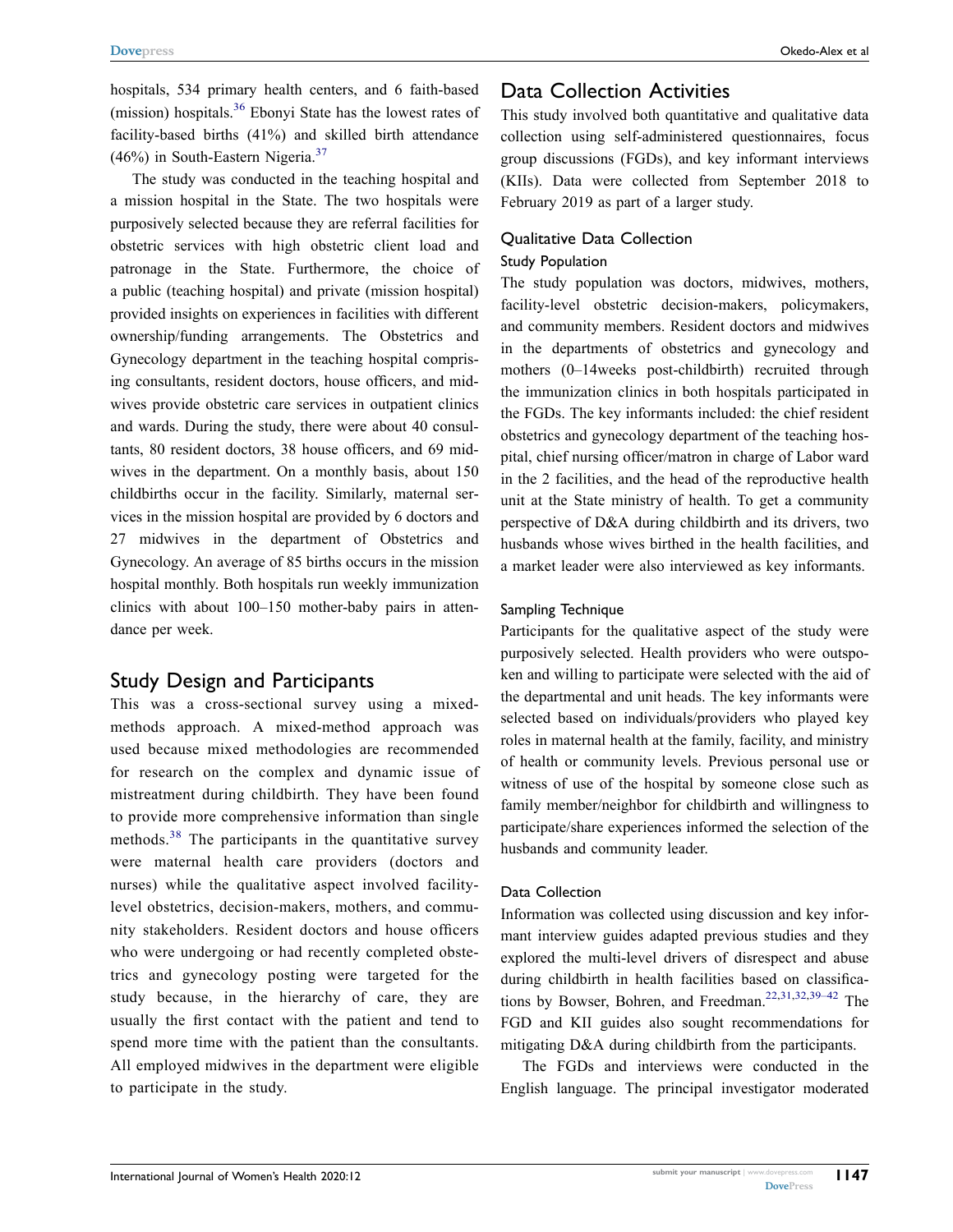the FGDs assisted by 2 research assistants: an electronic recorder handler and a note-taker who recorded key issues raised (including non-verbal responses). The researcher was the moderator and an electronic audio recorder was used to record the FGDs. The FGDs had 8–9 participants each and lasted an average of 45 minutes and were terminated following data saturation. The FGDs were held in a serene environment within the health facilities that afforded privacy and was consensually agreed on by the discussants and the researcher. The key informant interviews were also conducted in the English language. Each interview was held in a designated quiet location as preferred by the key informant, lasted approximately an hour, and ended after data saturation was reached. Recording of the interviews was done using an electronic audio recorder. Two FGDs were held with the midwives while one was held with doctors. Four FGDs were held with mothers (two per facility). Seven KIIs were also held.

The study participants were approached face-to-face and gave written informed consent and approval to record the FGDs and KIIs before commencing the discussions and interviews. Participation was voluntary and confidentiality of responses was ensured. All the participants were aware that they were at liberty to withdraw from the study at any point without feeling obligated or being afraid of repercussions however none opted out. The anonymity of the participants was also ensured. After proof-reading and correcting the anonymised transcripts, the transcripts for both the FGDs and KIIs were saved on a passwordprotected computer.

## Quantitative Data Collection

#### Sample Size Determination and Sampling

<span id="page-3-0"></span>Data were collected from 156 health providers and the minimum sample size was calculated using the formula for a single proportion.<sup>[43](#page-13-18),44</sup> Given the sensitive nature of the subject matter, all the participants who were willing to participate were included in the study. A detailed explanation of the sample size determination and sampling has been presented in another paper.<sup>[17](#page-13-3)</sup>

#### Questionnaire Description and Administration

The questionnaire collected information on the sociodemographics of the respondents and drivers of D&A during childbirth classified as maternal, provider, community, facility, and policy factors. Furthermore, respondents were asked to propose the three most important solutions for addressing the identified drivers. Doctors and midwives working in the teaching hospital participated in the questionnaire-based survey. The study participants were approached face-to-face, and the self-administered paper-based questionnaires were distributed by the researcher and five trained research assistants who were resident doctors in Community medicine. The researcher and research assistants were totally uninvolved in the care of the women during pregnancy and childbirth in the health facility.

## Data Analysis

#### Quantitative Data Analysis

The quantitative data entry and was analyzed using Statistical Package for Social Sciences (IBM-SPSS) for Microsoft Windows version 20 software. Descriptive statistics of the variables: relevant means, standard deviations, and proportions were calculated, and the results presented using frequency tables.

#### Qualitative Data Analysis

Manual thematic analysis was employed in qualitative data analysis using a deductive approach based on existing categories of drivers of D&A during childbirth. At first, the recordings from focus group discussions and key informant interviews were transcribed verbatim and the transcripts compared with the hand-written notes. This was done to confirm that the data were properly captured including non-verbal responses. Some responses were quoted verbatim to capture the original ideas of the participants and informants. Themes envisaged from the discussion and interview guides were then used to develop an initial coding framework. Following this, the transcripts were compared with the coding framework to detect other themes not present in the coding framework. The revised coding framework was then applied to all the transcripts. Two data coders were involved in data coding. In the final coding framework, the overarching themes fit into the categories of drivers of D&A during childbirth initially proposed, namely, maternal, provider, facility, community, and policy drivers. The themes, sub-themes, and subcategories were summarized in a table.

#### **Results**

#### Study Participants Characteristics

The mean age of the respondents was  $31.97 \pm 6.82$ . The majority of the respondents were males (64.1%), unmarried (53.2%), and doctors (74.4%). Over half of the respondents (59.6%) had ever had a child. About half of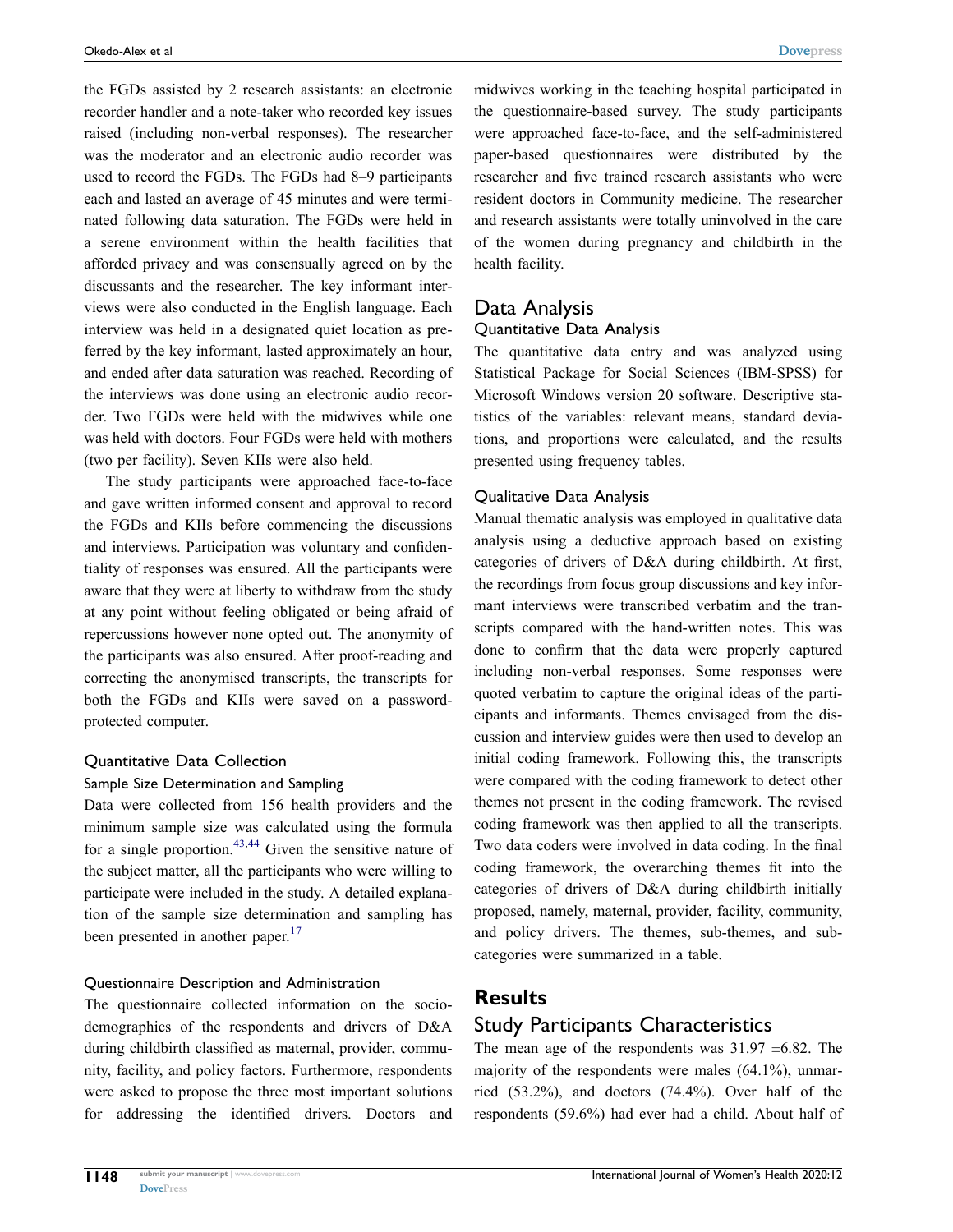| <b>Variables</b>                                                                            | <b>Frequency</b>        | Percent (%) |
|---------------------------------------------------------------------------------------------|-------------------------|-------------|
| Age (Mean ±SD)                                                                              | $31.97 + 6.82$          |             |
| Gender                                                                                      |                         |             |
| Male                                                                                        | 100                     | 64.1        |
| Female                                                                                      | 56                      | 35.9        |
| <b>Marital status</b>                                                                       |                         |             |
| Unmarried                                                                                   | 83                      | 53.2        |
| Married                                                                                     | 68                      | 43.6        |
| Divorced                                                                                    | ı                       | 0.6         |
| Separated                                                                                   | ı                       | 0.6         |
| Widowed                                                                                     | 3                       | 1.9         |
| <b>Religion</b>                                                                             |                         |             |
| Christian                                                                                   | 156                     | 100         |
| Job designation                                                                             |                         |             |
| Midwife                                                                                     | 40                      | 25.6        |
| Doctor                                                                                      | 116                     | 74.4        |
| Average monthly income                                                                      |                         |             |
| <n50000 (<\$140)<="" td=""><td><math>\overline{\mathbf{4}}</math></td><td>2.6</td></n50000> | $\overline{\mathbf{4}}$ | 2.6         |
| N50000-100,000 (\$140-\$278)                                                                | 29                      | 18.6        |
| N101,000-200,000 (\$279-\$556)                                                              | 82                      | 52.6        |
| N201,000-300,000 (\$557-\$833)                                                              | 17                      | 10.9        |
| 301,000-400,000 (\$834-\$1111)                                                              | 14                      | 9.0         |
| $>400,000$ ( $>1111$ )                                                                      | 10                      | 6.4         |
| Ever had a child                                                                            |                         |             |
| No                                                                                          | 93                      | 59.6        |
| Yes                                                                                         | 63                      | 40.4        |

<span id="page-4-0"></span>**Table 1** Socio-Demographic Characteristics of the Respondents in the Quantitative Survey (n=156)

**Note:** \$1=N357.40 as at time of study.

the respondents (52.6%) earned \$278.00-\$556 monthly [\(Table 1\)](#page-4-0)

The mothers involved in the FGD were aged 20–39 years and were all married. For the FGDs, all the midwives and 4 doctors were females while the rest of the doctors were males. The midwives were aged 30–52 years while the doctors were aged 31–46 years old. The key informants were 2 females (aged 43–54 years) and 3 males aged 35–40 years old.

#### Quantitative Results

At the maternal level, non-cooperation during childbirth  $(80.1\%)$ , not coming with birthing items  $(41.7\%)$  and poor ANC attendance (41.0%) were the most cited drivers of D&A during childbirth. Major providerassociated drivers of D&A during childbirth were work overload (51.3%), personality type (44.2%) and, poor RMC training (42.9%). Poor design of Labor wards for privacy (54.5%), inadequate work equipment (46.8%) and facility type (39.1%) were the major facility drivers [\(Table 2](#page-5-0)).

At the health system level, lack of focused training for health workers (55.1%) and lack of policies/enforcement (50.0%) were identified as drivers of disrespectful maternity care. The community-level drivers were poor awareness of fundamental rights and redress mechanisms (45.5%), lack of autonomy and empowerment of women (42.3%), and normalization of D&A during childbirth (40.4%) [\(Table 2\)](#page-5-0). Generally, poor provider training, normalization, absence of policies and enforcement, lack of redress mechanisms, and low awareness of rights recurred across patient, provider, facility, policy, and community levels ([Table 2](#page-5-0)).

Training/Retraining for providers (75.6%), provision of good work equipment/environment (51.9%) and policies and policy enforcement (51.9%) were the major recommendations to curb D&A during childbirth offered by the respondents [\(Table 3\)](#page-6-0).

#### Qualitative Results

#### Drivers of Disrespectful Maternity Care at the Maternal Level

At the level of the pregnant mother, the factors identified were grouped as obstetric-related factors, behavioural factors, and socio-economic factors. These factors included: poor ANC attendance, uncooperativeness/lack of selfcontrol, poverty, dishonesty with clinical history, poor personal hygiene, illiteracy, low pain threshold, nonprovision of birthing materials, and lack of birth experience ([Table 4](#page-7-0)).

#### Poor Antenatal Care Clinic Attendance

Poor antenatal attendance was most cited because participants believed that it was an important preparatory to provide women with information that will enhance their cooperation and readiness during childbirth.

What causes disrespect against women during childbirth is when a woman does not go for antenatal until her delivery day. This is because I know that when a woman keeps the instructions of the doctors and nurses, she will not have problems with them. (Key Informant 1)

Most of the women don't come for the antenatal clinic. In the antenatal clinic you will be taught something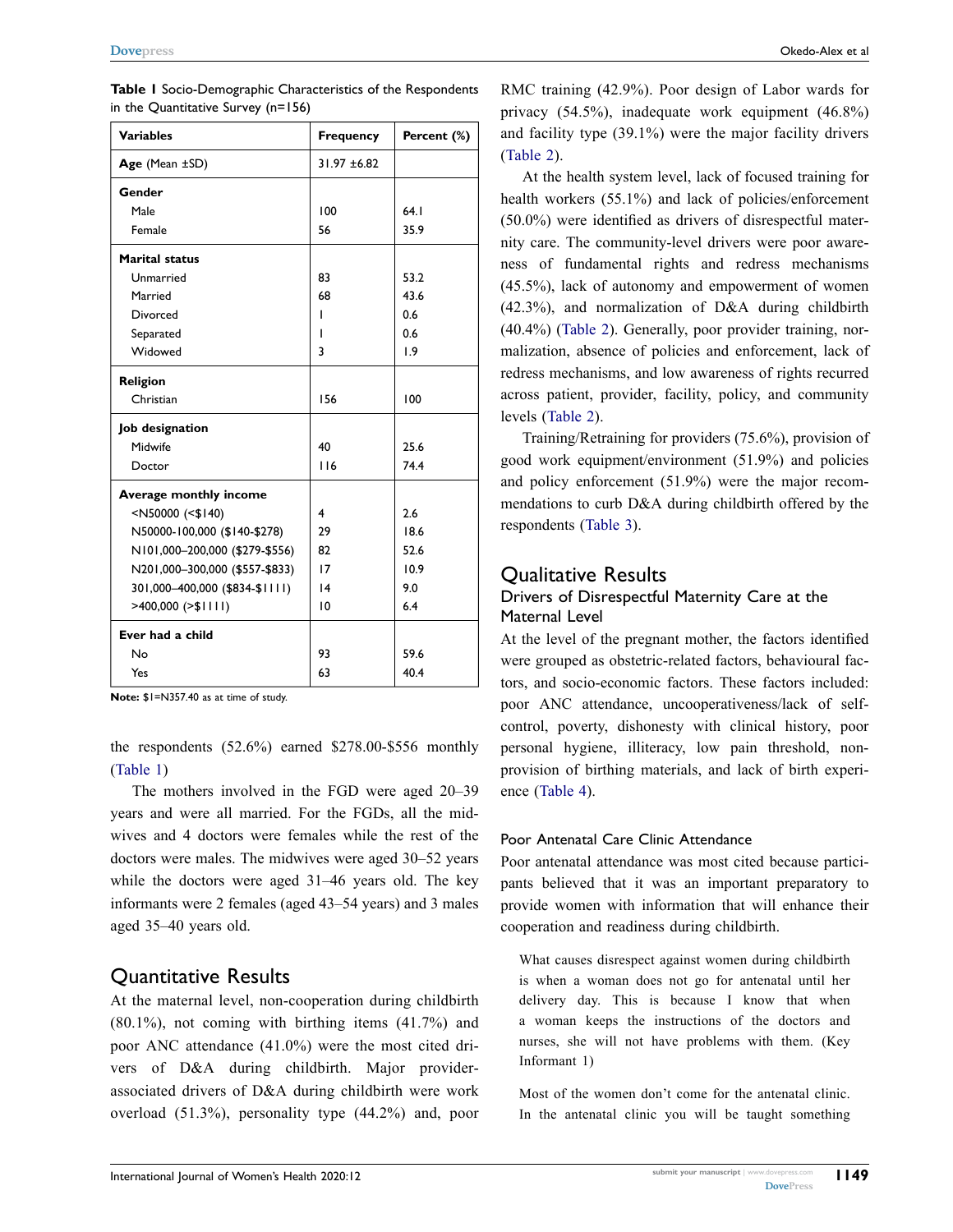#### <span id="page-5-0"></span>**Table 2** Drivers of Disrespectful Maternity Care at Patient, Provider, Facility, Health Systems and Community Levels

| <b>Parameters</b>                                                                          | <b>Frequency</b> | Percent (%) |
|--------------------------------------------------------------------------------------------|------------------|-------------|
| <b>Patient factors</b>                                                                     |                  |             |
| Non-cooperation during childbirth                                                          | 125              | 80.1        |
| Non-provision of essential birthing items                                                  | 65               | 41.7        |
| Poor antenatal attendance/Unbooked clients                                                 | 64               | 41.0        |
| <b>Illiteracy</b>                                                                          | 51               | 32.7        |
| Disrespectful patients/relatives                                                           | 50               | 32.1        |
| Poverty                                                                                    | 44               | 28.2        |
| Poor awareness of rights                                                                   | 30               | 19.2        |
| HIV/HBV status                                                                             | 28               | 17.9        |
| Disrespect and abuse during childbirth assumed to be normal                                | $\overline{7}$   | 4.5         |
| Others*                                                                                    | 2                | 1.3         |
| Health provider factors                                                                    |                  |             |
| Work overload                                                                              | 80               | 51.3        |
| Personality type                                                                           | 69               | 44.2        |
| Poor respectful maternity care training                                                    | 67               | 42.9        |
| Pressure to achieve good obstetric outcomes or else be blamed                              | 47               | 30.1        |
| Qualification (doctor, midwife etc.)                                                       | 31               | 19.9        |
| Lack of incentives/rewards                                                                 | 30               | 19.2        |
| Poor remuneration                                                                          | 23               | 14.7        |
| Cadre (Senior/Junior)                                                                      | 21               | 13.5        |
| Others*                                                                                    | T                | 0.6         |
| <b>Facility factors</b>                                                                    |                  |             |
| Poor design of Labor wards for privacy                                                     | 85               | 54.5        |
| Inadequate work equipment                                                                  | 73               | 46.8        |
| Facility type (public/private)                                                             | 61               | 39.1        |
| Lack of basic amenities such as light, water                                               | 52               | 33.3        |
| Lack of monitoring and supervision                                                         | 51               | 32.7        |
| Training gaps for providers at facility-level                                              | 45               | 28.8        |
| Lack of facility-level policies on respectful maternity care                               | 41               | 26.3        |
| Lack of redress and sanctions for offenders                                                | 42               | 26.9        |
| Administrative and management issues                                                       | 35               | 22.4        |
| Others*                                                                                    | $\overline{2}$   | 1.3         |
| Health system/policy factors                                                               |                  |             |
| Lack of focused training for health workers on respectful maternity care at systemic level | 86               | 55.1        |
| Lack of health system policies and/or enforcement                                          | 78               | 50.0        |
| High cost of health care                                                                   | 62               | 39.7        |
| <b>Community factors</b>                                                                   |                  |             |
| Poor awareness of fundamental rights and redress mechanisms                                | 71               | 45.5        |
| Lack of autonomy and empowerment of women                                                  | 66               | 42.3        |
| Disrespect and abuse during childbirth treated as normal                                   | 63               | 40.4        |
| Gender inequalities                                                                        | 48               | 30.8        |
| Ideology of patient inferiority                                                            | 42               | 26.9        |
| Lack of community engagement/oversight                                                     | 36               | 23.1        |
| Others*                                                                                    | ı                | 0.6         |

**Note:** \*Refers to other drivers not captured in the questionnaire.

about child delivery and when they don't know what was taught, the health worker can get angry. (Woman, FGD)

Non-Provision of Birthing Materials. Midwives, doctors, and mothers identified non-provision of birthing materials as another driver of D&A during childbirth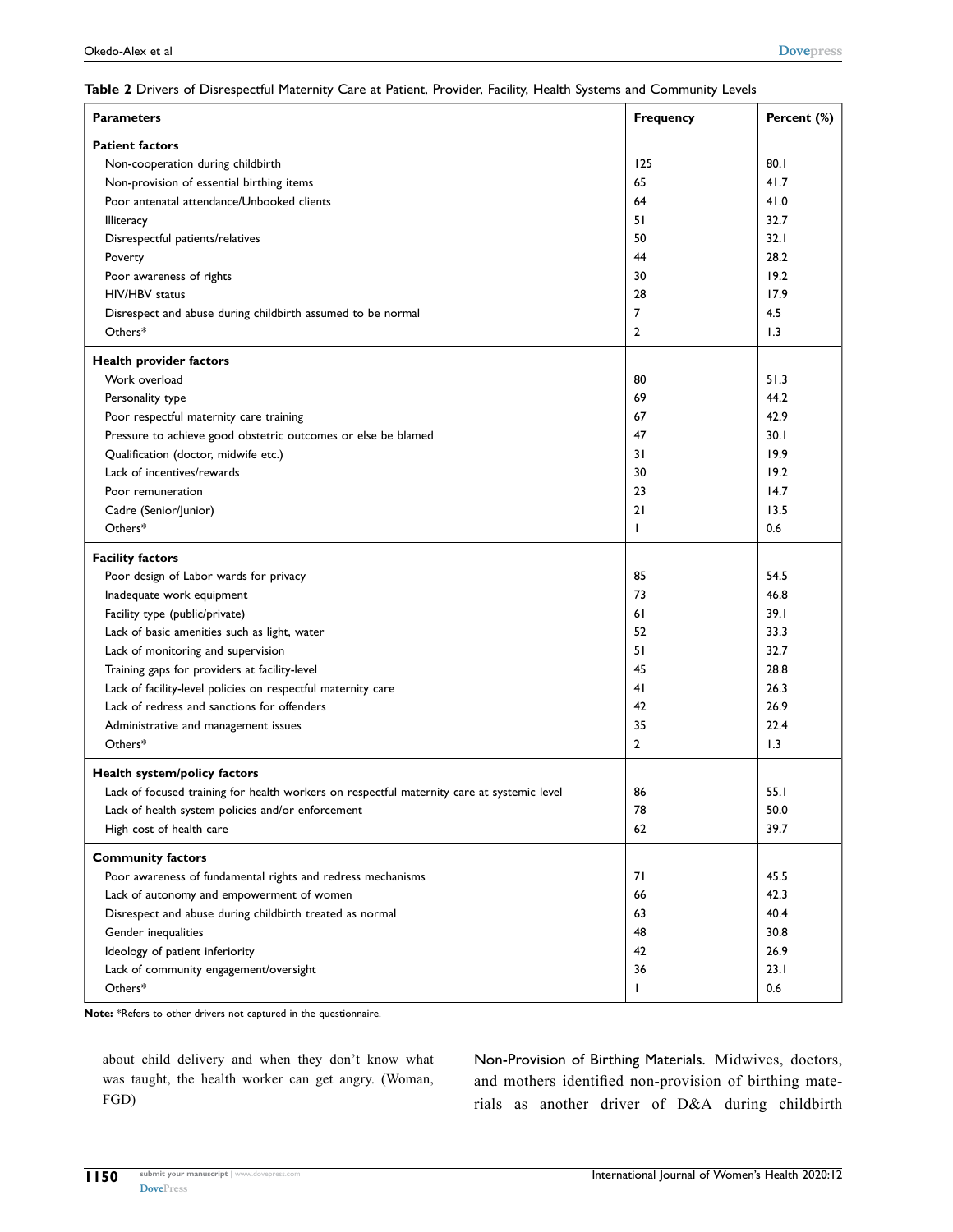| <b>Parameter</b>                  | <b>Frequency</b> | Percent |
|-----------------------------------|------------------|---------|
|                                   |                  | $(\%)$  |
| Three (3) major strategies        |                  |         |
| recommend for reducing disrespect |                  |         |
| and abuse                         |                  |         |
| Training/Retraining for providers | 118              | 75.6    |
| Policies/Enforcement of policies  | 81               | 51.9    |
| Provision of good work equipment/ | 81               | 51.9    |
| environment                       |                  |         |
| Community/patient education       | 73               | 46.8    |
| <b>Sanctions</b>                  | 56               | 35.9    |
| Accountability/redress mechanisms | 39               | 25.0    |
| Subsidized/free cost of care      | 30               | 19.2    |

<span id="page-6-0"></span>**Table 3** Recommendations for Mitigating Disrespectful Maternity Care by the Respondents

(especially verbal abuse) because it often frustrated the efforts of the providers in caring for the woman and her baby. This was deemed more infuriating for women who had attended ANC and received the list of birthing materials to be obtained ahead of time.

You give a woman a list of what she should procure before delivery, she comes with nothing. When I mean nothing, I mean without diapers and being a mother, you will have emotions that how will you expose this newborn? And you might tend to talk to the woman ''what's wrong with you? You have been coming for antenatal care, what is the problem?. (Doctor, FGD)

"Most of them don't come with delivery items or materials. This alone has given the nurses the opportunity to talk to them anyhow" (Woman, FGD).

#### Lack of Previous Birth Experience

Shyness and inexperience with childbirth were cited as a factor that encourages disrespectful maternity care.

"Most women don't like opening their legs because they are shy especially the first-timers and this makes the health worker angry" (Woman, FGD).

Poor Pain Management and Low Pain Thresholds. Low pain thresholds and poor pain management especially due to non-acceptability and inability to afford epidural anesthesia were also identified because they increased the uncooperativeness of the patient and frustration of the maternal health provider thus leading to verbal, physical abuse, and even neglect during childbirth.

Some patients have a low pain threshold, no matter what you do, they will still be aggressive and feeling that you did not

do much because of their low pain threshold. They will be shouting and remain irritable even you will give them the normal drug for pain. And when you come to reassure her, she will say the nurse is neglecting them. Also, maybe you might have other patients that are in Labor that you want to take care of but because of the low pain threshold, she needs your attention more. (Midwife, FGD)

"The traditional anesthesia cannot handle the pain the women face and we do not often use epidural anesthesia for every woman in Labor because some refuse it and cost concerns. This pain makes the women uncooperative and so annoys the health care worker making them beat and shout at the woman,.. (Key Informant 2).

#### Drivers of Disrespectful Maternity Care at the Provider Level

At the level of the providers/health workers; lapses in duty, personal issues, work stress, and overload, lack of manpower, training gaps, desire to save baby's life, power imbalances, poor remuneration, lack of resources and encouragement were highlighted. These were grouped as work-related factors, knowledge/skill-related factors, behavioural/emotional factors, and provider–client interactions ([Table 4](#page-7-0)).

#### Training Gaps on RMC

Inadequate training and retraining on RMC at both undergraduate and postgraduate levels were highlighted as a major driver of D&A during childbirth because of the lack of focus on respectful care in the traditional content of medical training. Additionally, providers lacked practical guidelines for implementing/contextualizing some RMC concepts.

I think we have training gaps for both nurses and doctors. For instance, the only thing we were taught in the management of a patient is that you should welcome a patient and provide psychological support in counseling the patient, after that's all. Health workers need more updates and reorientation on these modern concepts. This RMC, if not for residency, many doctors won't have heard about it and I am sure many nurses are not even aware. (Key Informant 3)

We need special training; for instance, the ideal RMC teaches that a woman has the right to adopt any position she wants and most of us don't do it here. I think we need training on that. (Doctor FGD)

Poor Remuneration and Lack of Appreciation by the Hospital Management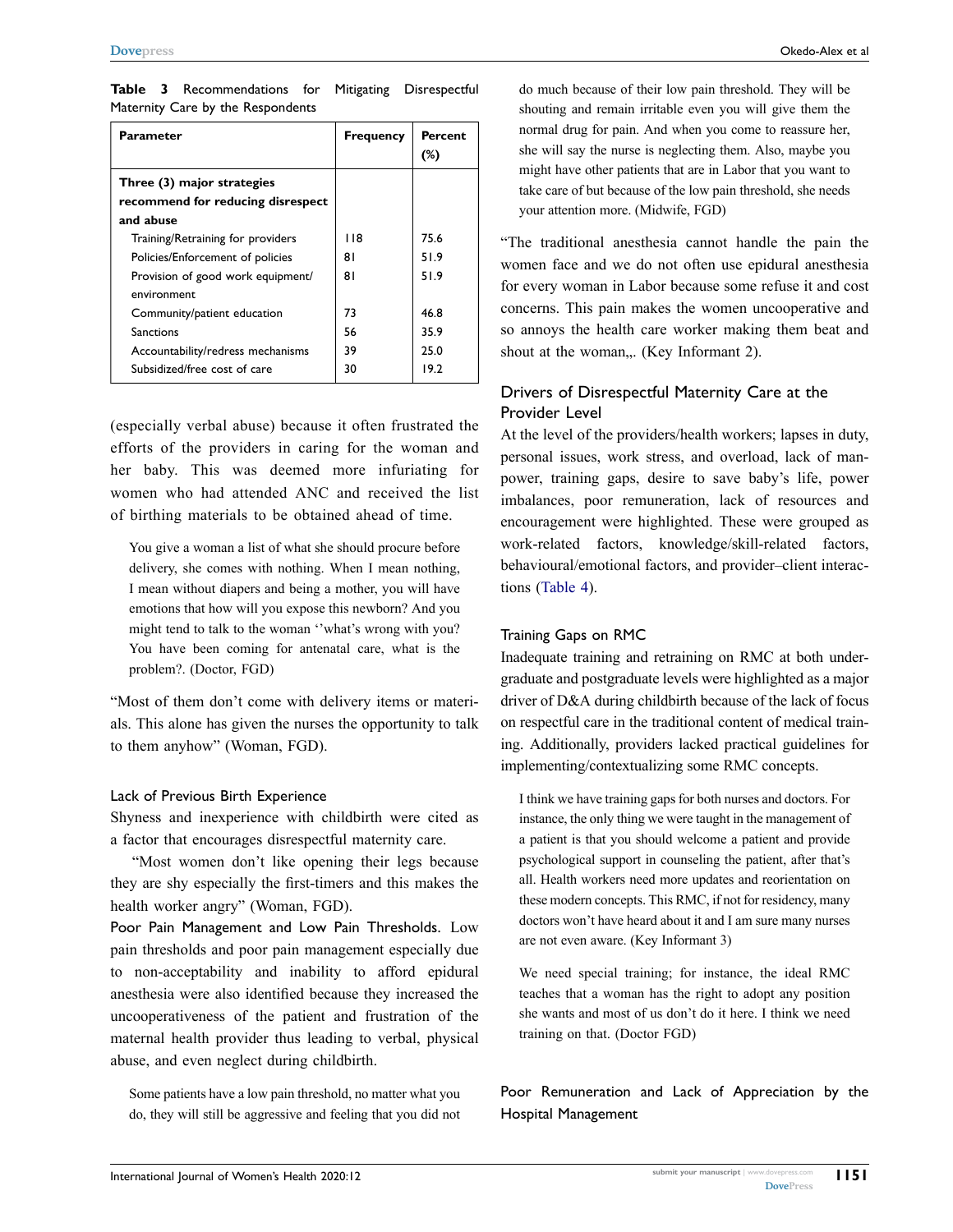#### <span id="page-7-0"></span>**Table 4** Summary of Qualitative Findings on Drivers of Mistreatment During Childbirth

| <b>Theme</b>                   | <b>Subtheme</b>                                                    | <b>Categories</b>                                                                                                                                                                                                                                    |  |  |  |
|--------------------------------|--------------------------------------------------------------------|------------------------------------------------------------------------------------------------------------------------------------------------------------------------------------------------------------------------------------------------------|--|--|--|
|                                | <b>Maternal-level drivers</b>                                      |                                                                                                                                                                                                                                                      |  |  |  |
|                                | Obstetric-related factors                                          | Poor antenatal care clinic attendance, lack of previous birth experience, non-provision of<br>birthing materials                                                                                                                                     |  |  |  |
|                                | Behavioral factors                                                 | Dishonesty with clinical history, poor personal hygiene, poor pain management and low pain<br>thresholds.                                                                                                                                            |  |  |  |
|                                | Socio-economic factors                                             | Poverty, Illiteracy                                                                                                                                                                                                                                  |  |  |  |
| <b>Provider-level drivers</b>  |                                                                    |                                                                                                                                                                                                                                                      |  |  |  |
|                                | Work-related factors                                               | Work stress and overload, poor remuneration and appreciation by hospital, inadequate<br>manpower and lapses in duty                                                                                                                                  |  |  |  |
|                                | Knowledge/skill-related factors                                    | Inadequate training and retraining on RMC at both undergraduate and postgraduate                                                                                                                                                                     |  |  |  |
|                                | Behavioral/emotional factors                                       | Hostile personality, personal problems at home, desire to save the life of the baby                                                                                                                                                                  |  |  |  |
|                                | Provider-client interactions                                       | Unbalanced power relations                                                                                                                                                                                                                           |  |  |  |
|                                | <b>Facility-level drivers</b>                                      |                                                                                                                                                                                                                                                      |  |  |  |
|                                | Work environment, equipment and<br>supplies                        | Inadequate work equipment, supplies and basic amenities, lack of RMC enhancing<br>institutional structures and birthing environment such as Labor wards with privacy, stressful<br>hospital protocols and bottlenecks, lack of synergy among workers |  |  |  |
|                                | Institutional cost and redress<br>arrangements                     | High cost of services, inadequate institutional redress mechanisms                                                                                                                                                                                   |  |  |  |
| <b>Community-level drivers</b> |                                                                    |                                                                                                                                                                                                                                                      |  |  |  |
|                                | Normalization of D&A during childbirth                             | D&A normalized to save the baby's life                                                                                                                                                                                                               |  |  |  |
|                                | <b>Policy-level drivers</b>                                        |                                                                                                                                                                                                                                                      |  |  |  |
|                                | Lack of local policies and policy<br>enforcement structures on RMC | Insufficient policy content on RMC and local activity to prevent D&A during childbirth, lack<br>of capacity, work equipment and other resources to support adherence to RMC in health<br>facilities                                                  |  |  |  |

**Abbreviations:** D&A, disrespect and abuse; RMC, respectful maternity care.

Both midwives and doctors affirmed that they were less motivated to treat clients respectfully because of insufficient salary payments. Additionally, they opined that their work efforts were often unappreciated by the hospital management thus further acting as de-motivation.

When you are not paid your salary for some time, you will not be happy working without a salary, and you can transfer your annoyance to the women in Labor. The hospital management never appreciates our efforts but is quick to punish us when anything goes wrong or patients complain. We are doing extra work; our patients are peculiar. We offer primary, secondary, and tertiary care and generate revenue for the hospital, yet we get no encouragement. This can make you unconsciously treat a patient poorly. (Doctor, FGD)

Personal Issues and Aggressive Personality. The hostile personality of some health providers and personal emotional issues were found to influence the occurrence of D&A often leading to transferred aggression during childbirth.

Some health workers are naturally easily provoked and hard to please. Sometimes, they carry their personal life problems to the workplace and maltreat the patients. (Midwife, FGD)

"Allowing your home emotional or psychological problems affect your work can make a health worker transfer all the aggression to the patient" (Key Informant 4). Work Overload/Stress. Work overload and stress from work were highlighted as a prominent driver of disrespectful maternity care. Both midwives and users (Husbands) agreed that stress from long work hours without rest and an inadequate number of staff could result in aggression and inadvertent maltreatment of women during childbirth.

"Work overload can make somebody become aggressive because sometimes when you are doing night duty you stand up throughout the night" (Midwife, FGD).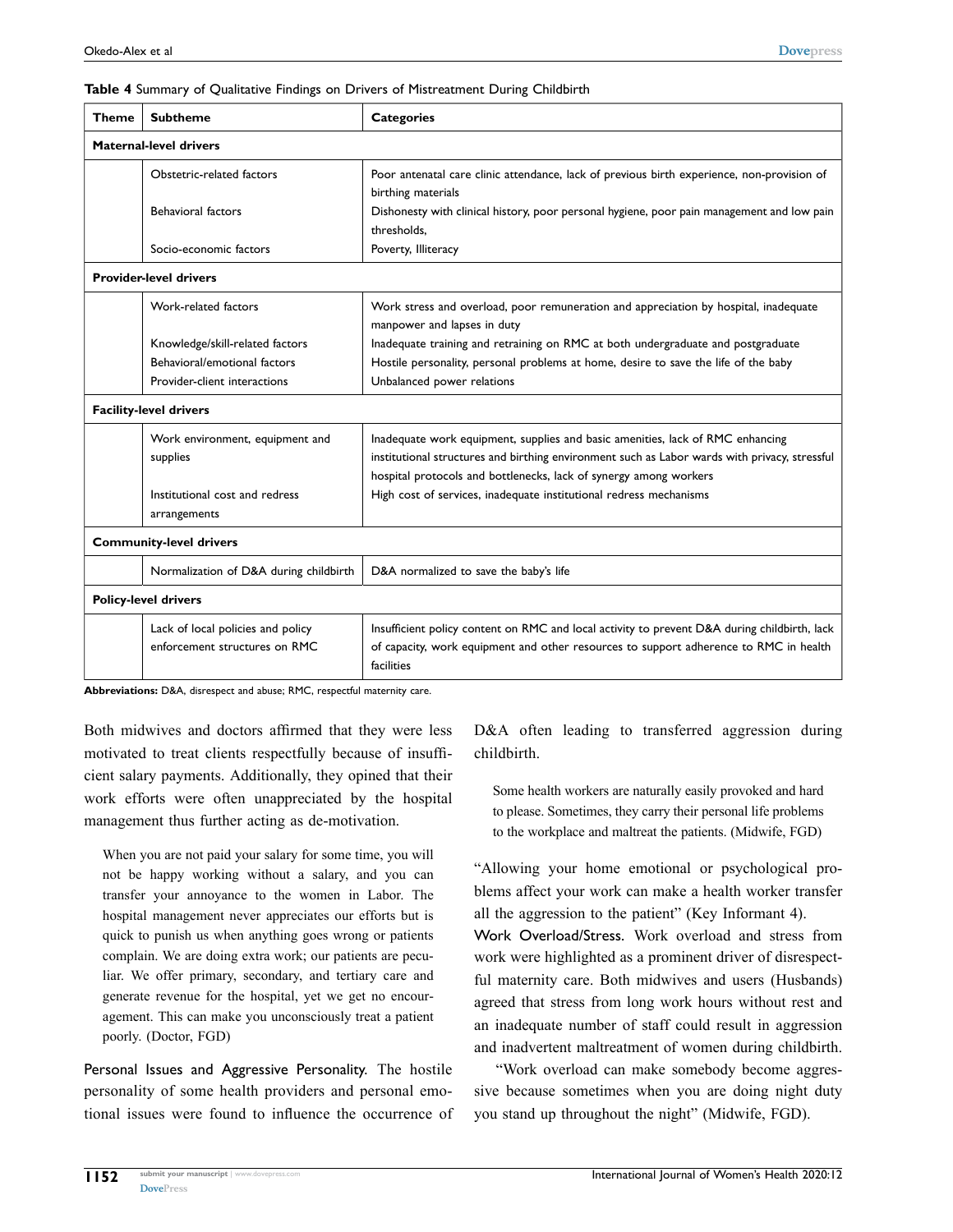"Stress is one thing that makes health workers disrespect women in Labor. They should have two doctors on the ground, not just one as I encountered." (Key Informant-Husband).

At times we don't have enough hands because there are so many women to attend to and as human beings, it will get to a stage where while you attend to different people, they call you to the next one and you will then react as a human being by mistreating the patient. (Midwife, FGD)

Desire to Save the Life of the Baby. Health providers cited the desire to ensure a good obstetric outcome as a reason for maltreating women during childbirth opining that the women's rights can be infringed when the baby's life is at risk.

At times the right of the patient might be so harmful to the fetus so necessitating an in quote 'disrespectful care' in order to save the baby. In one of my experiences while in clinical practice, a woman in Labor gave me the permission to tie her up .... (Key Informant 3)

Unbalanced Power Relations. One of the key informants revealed that the traditional power imbalance in the client– provider relationship could also contribute to disrespectful maternity care.

"Some health care workers see themselves as God and treat patients anyhow. Because we are above the patients, we treat them as nothing" (Key Informant 2).

#### Drivers of Disrespectful Maternity Care at the Facility Level

The drivers of disrespectful maternity care at the facility level had the following subthemes: work environment, equipment and supplies, institutional cost, and redress arrangements. These included stressful hospital protocols, lack of synergy among workers, poor power supply, unfriendly birthing environments, and lack of equipment [\(Table 4\)](#page-7-0).

Inadequate Work Equipment, Supplies, and Basic **Amenities** 

This was the most reported driver of D&A during childbirth among both discussants and interviewees. Issues such as non-availability of medical supplies such as blood and poor lighting were severally mentioned.

Due to the frustration of the job, maybe the woman is bleeding and your junior colleague will now come and tell you that the lab people said there is no blood or

something. So, you will now be angry or try to vent your frustration unfortunately on the woman. (Doctor, FGD)

Let me say that light issue is a very dangerous thing that is happening to us in this institution. Suturing an episiotomy with a rechargeable lantern or even with phone torch is very bad and frustrating

Sometimes the women are uncomfortable when you use your phone torch thinking you are taking pictures of their private parts" (Doctor, FGD).

It is terrible when it comes to light at night; at a point when we got to the Labor ward, the light was off for a long time and the workers have to use phone torches. (Key Informant-Husband)

Lack of RMC Enhancing Institutional Structures and Birthing Environment. Unavailability of enabling structures for practicing RMC such as Labor wards that promote privacy and companionship and tranquility was highlighted. This made implementation difficult even after being trained.

There are setbacks because the hospital should provide these amenities. like there should be a water bed in the Labor so that when the woman comes, you will still be saying respective maternity care (general laughter) because sometimes we go for training but it isn't possible to put it into practice. (Doctor, FGD)

"In the general ward, women who have delivered battle with rats and mosquitoes and this is a disrespect to them" (Key Informant-Husband).

We need more space because when space is there then privacy can be maintained and even companionship will be enforceable as the ideal. This is because with what we have here we cannot really practice. RMC well. (Key Informant 5)

Bureaucratic Bottlenecks and Stressful Protocols. Hospital bureaucracy, stressful hospital protocols, and lack of synergy among health workers were another factor challenging respectful and non-abusive care of women during childbirth. This often resulted in angry/irritated client relatives and easily provoked health providers thereby perpetrating D&A during childbirth.

Bottleneck bureaucracy and lack of synergy among health workers can also contribute. As a doctor, you may need something to handle an emergency urgently such as theatre clothes but the porters will be forming a big man saying he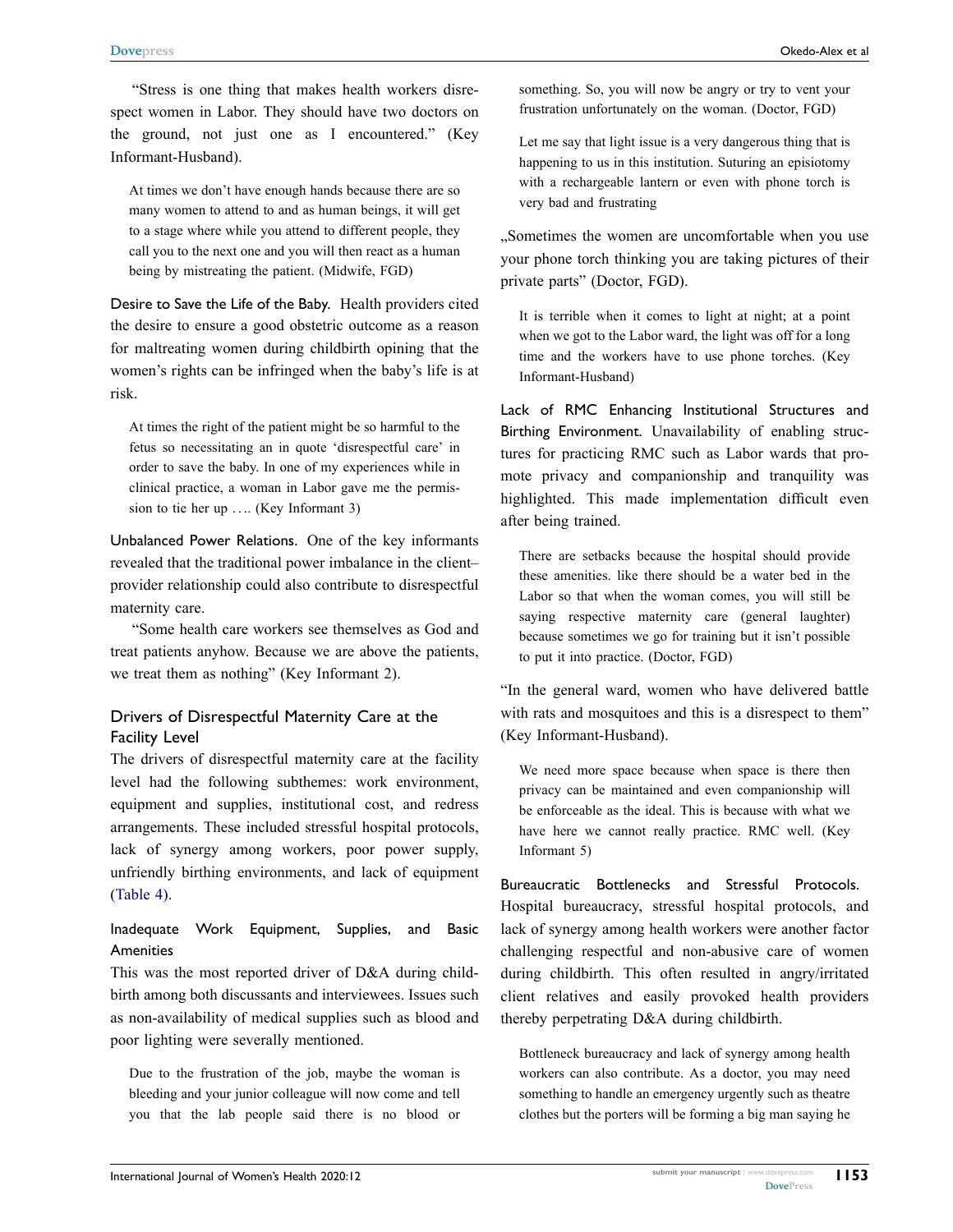wants to maybe go and eat first. Sometimes they delay when their change of shift time is near. This way the patient is not treated respectfully. (Doctor, FGD)

Most times when a woman comes in Labor, we health workers will say, go and do PCV, go, and do analysis. Sometimes the patient and patient's relative feel frustrated and when they come and you say 'Oga you don't have this or that thing', they will start to react. At that particular time, they are going through stress, anything you say they will see it as disrespect. (Midwife, FGD)

The High Cost of Childbirth Services. The costliness of childbirth services was adduced to increase the likelihood of detention in the health facility following childbirth due to the inability to pay.

With the level of poverty in our environment, there is no reason why maternity care should not be free. The cost of delivery here is about N30, 000-40,000 for vaginal delivery and N80, 000-120,000 for CS. Non-implementation of free maternal care leads to detention due to the inability to pay bills. (Key Informant 2)

Inadequate Institutional Redress Mechanisms. One of the key informants indicated that the lack of facility-level redress mechanisms designed to discourage the perpetration of D&A during childbirth contributed to its occurrence.

Except at the department level, there is no mechanism in place for redress. Although there is the service commission, when you go there, they don't do anything. Like my own sister, when she had her baby here, the lady at the lab insulted her and she was crying. We went to the service commission and they told us to write and we wrote. Till today, nothing!. (Doctor, FGD)

#### Drivers of Disrespectful Maternity Care at the Community Level

Normalization of D&A During Childbirth Was the Major Driver Identified at the Level of the Community

Normalization of D&A During Childbirth to Save the Baby's Life. Being mistreated during childbirth typically physical abuse was considered normal if it enables the health worker to facilitate childbirth since the woman is in so much pain ([Table 4](#page-7-0)).

"Labor is not the same for everybody: Some endure their pain while some shout too much so it's normal for nurses to tie the woman so as to help her give birth" (Key Informant 1).

#### Drivers of Disrespectful Maternity Care at the Policy Level

The major policy level drivers of DACF were lack of local policies and policy enforcement structures on RMC. The categories include lack of policies highlighting RMC and, poor ownership of local actors with respect to preventing D&A during childbirth [\(Table 4\)](#page-7-0).

### Insufficient Policy Content on RMC and Local Activity to Prevent D&A During Childbirth

"I have not really seen national or sub-national policies highlighting RMC beyond some programs supported by development partners in the State" (Key Informant 3).

#### Lack of Capacity, Work Equipment, and Other Resources to Support Adherence to RMC in Health Facilities

At the ministry level, our challenges include inadequate health manpower, lack of equipment to work or supplies i.e. drugs, lack of capacity training, and lack of good vehicles so that we can move around for supportive supervision towards RMC. (Key Informant 3)

### Recommendations to Promote the Implementation of RMC

Recommendations were given by the respondents focusing on the client/community, provider, facility, and policy levels.

Creation of awareness on expected behaviors, possible experiences, and their rights during childbirth using antenatal clinics and social groups such as churches were recommended by the respondents. The statements below highlight some of these:

We have to tell the women the hospital policy, what is expected of them (such as hospital admission deposit), what they will see in the hospital during ANC and childbirth so that if they come to the hospital, they will not be embarrassed. (Midwife, FGD)

"The populace also needs to be enlightened on what their rights are." (Key Informant 2)

The mothers should be taught how to deliver their baby, how to complain when they have challenges. Churches can be used as a platform to encourage women that health facilities to disabuse their minds that health care workers will inflict disrespect and abuse and tell them to report such incidences. (Key Informant 5)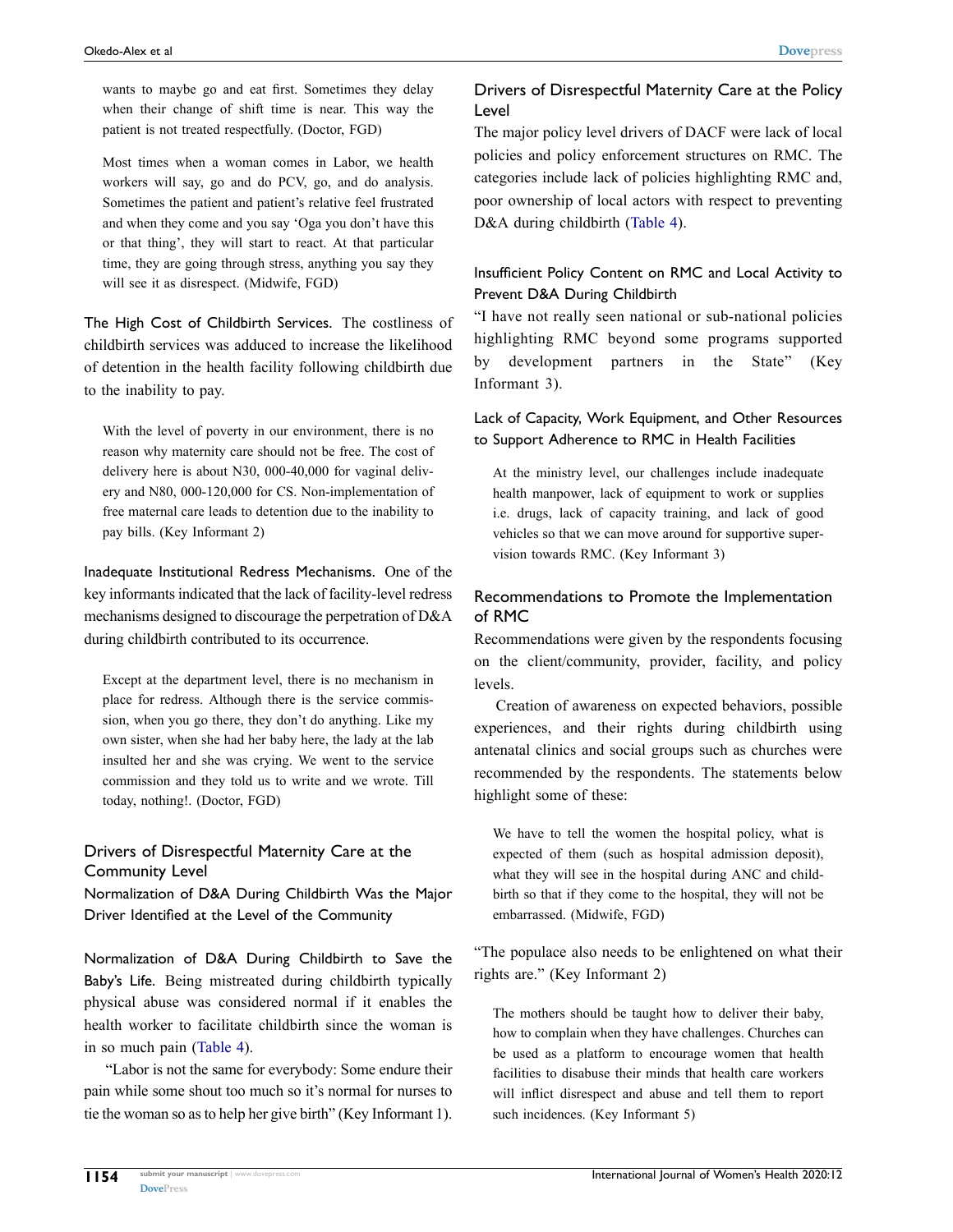Additionally, the care by clinically experienced health workers, regular RMC training and supervision, and proper remuneration were advocated. Some verbatim responses are stated thus:

"There is a need for regular training of health providers (on RMC) so that we de-emphasize our paternalistic way of treating our patients" (Key Informant 2).

Participants also suggested the use of personnel with adequate clinical skills to attend to patients rather than those with limited experience such as medical students.

"They should try and put experienced doctors in the Labor room and not student doctors" (Woman, FGD)

Proper remuneration was highlighted as a possible solution to mitigating D&A because of its motivational effect on their attitude to work.

"Health workers need to be appreciated, paid well and not owed so they can do their work with joy" (Key Informant 1).

Some other recommendations proffered were the provision of equipment/human resources, conducive working and birthing environment such as privacy in Labor rooms, customer care services, and redress mechanisms in health facilities.

Those equipment and materials we work with, the health workers salary and incentives should be provided so that they will be happy and motivated to work. More workers should be employed to avoid stress from overwork. (Midwife, FGD)

Participants equally recommended the improvement of the labor rooms and wards to promote privacy and engender relaxation by the women and their birth companions.

For the Labor room, I think that it should be properly upgraded (like fans, air conditioners, nets, etc.) because it is where women's bodies is exposed to the environment. As I was taking care of my wife, I was killing mosquitoes and the place was cold at night. (Key informant-husband)

"We need to improve the privacy of our Labor wards so that we can allow women to stay with their birth companions during Labor" (Midwife, FGD).

One of the key informants recommended that hospitals should have customer service points as seen in other corporate organizations so that they can play a role in improving the cordiality accorded to clients who visit the hospital.

Hospital should employ people that will be working to organize things and make people feel at home when they

come to the hospital. They should be teaching people that are sick some medical tips. (Key informant-husband)

Institutionalized mechanisms for incentivization for providers and redress for women who experienced disrespect and abuse during childbirth were also recommended.

"There should be an appropriate mechanism for complaints, investigation and punitive measures in place" (Key Informant 2).

Additionally, subsidized or free access to maternal health services was suggested because it could encourage utilization of antenatal care services, better pain management, and discourage detention in the facility following childbirth.

The government should provide free access to maternal health services as it will enable women to attend ANC where they will receive counseling, reduce pain in Labor by covering the cost of epidural analgesia and even eliminate detention in the facility because of inability to pay hospital bills. (Key Informant 2)

## **Discussion**

This study has explored contextual drivers of disrespect and abuse during childbirth in health facilities in Southeast Nigeria. Additionally, recommendations proffered by the study participants were also highlighted in this paper. One major takeaway from this study is that various factors interact and inter-loop at different health system actor levels to cause mistreatment during childbirth thus a holistic concerted whole-of-system approach is important in tackling this scourge. $3$ 

<span id="page-10-0"></span>At the maternal level, both qualitative and quantitative evidence highlighted maternal, socioeconomic characteristics, behavioral patterns, and practices that predisposed mothers to be disrespected during childbirth. Pregnant mothers who had suboptimal ANC attendance were uncooperative, or failed to provide the requisite materials for childbirth were considered most vulnerable to being abused during childbirth among other maternal factors. Antenatal care plays a vital role in preventing disrespect and abuse during labor and childbirth because it serves as an avenue for early diagnosis and education/preparation of the pregnant woman in order to enhance maximal coopera-tion during labor and childbirth.<sup>[45](#page-13-20),46</sup> In both the FGDs and KIIs, the importance of ANC for birth preparedness and prevention of provider "vexation" through education of the pregnant mother was also highlighted. In agreement with the findings from this study, women who have never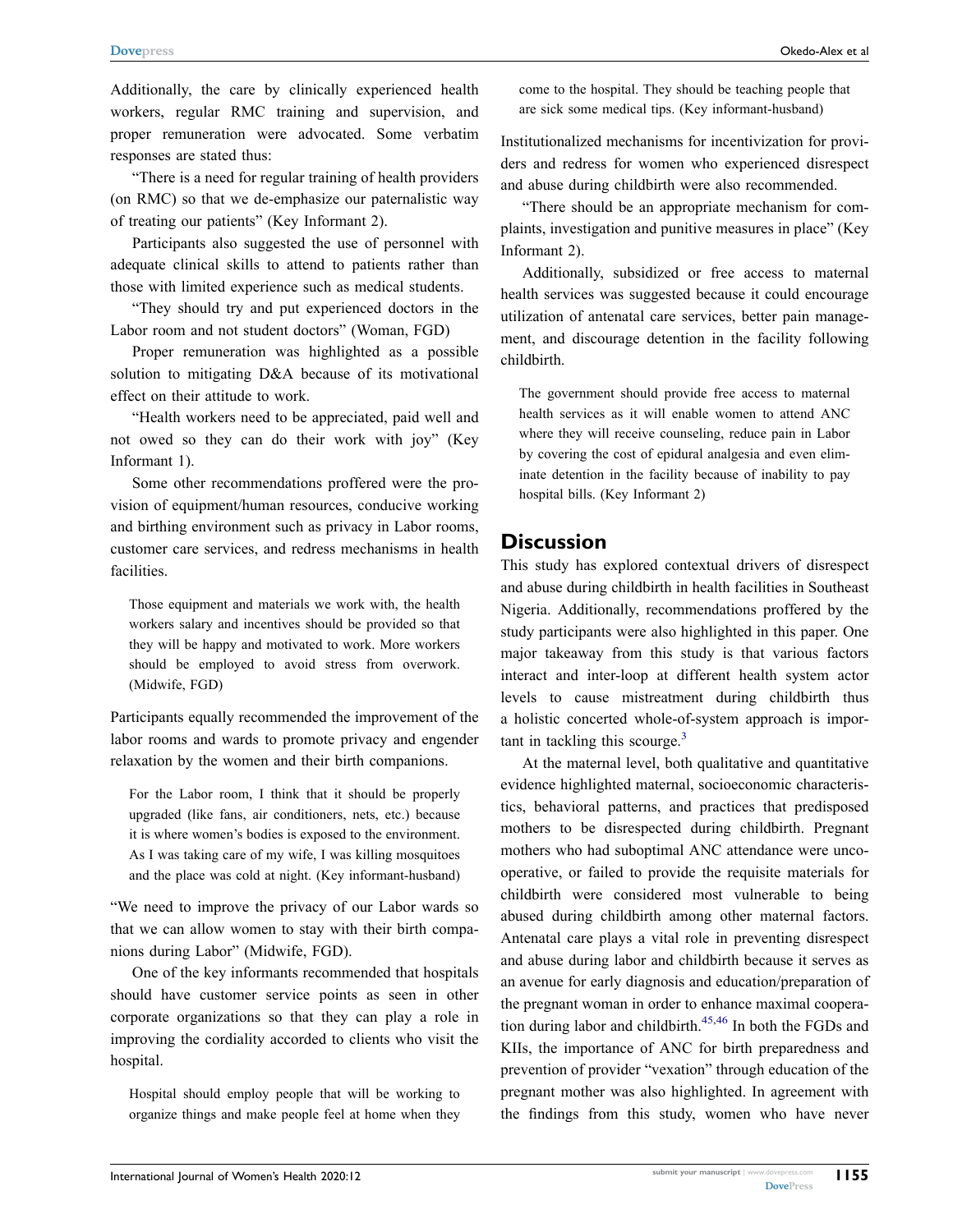<span id="page-11-0"></span>accessed ANC services have been found to avoid facilitybased birth due to fear of being mistreated during childbirth.<sup>6</sup> Failure to cooperate with or adhere to instructions given during childbirth or antenatal care (such as the provision of required items) could lead to frustration and provocation of the health provider unto deviation from the ideal compassionate and polite treatment of parturients to maltreatments such as verbal, physical abuse, neglect or any other form of D&A during childbirth.<sup>21,[32](#page-13-16),47-51</sup>

<span id="page-11-1"></span>Community-level drivers of D&A during childbirth in this study were the normalization of disrespectful care, poor awareness of fundamental rights and redress mechanisms, lack of autonomy and empowerment of women.<sup>40</sup> Normalization of mistreatment during childbirth in a bid to assist childbirth was the most-mentioned driver from the qualitative arm of the study and also recurred in the questionnaire-based survey. It contributes significantly to poor recognition, reporting, and demand for the right to be respected by women. Similarly, these factors have been found to perpetuate D&A during childbirth in other studies[.16,](#page-13-2)[18](#page-13-4)[,52,](#page-14-1)[53](#page-14-2) These findings highlight the importance of addressing the wider socio-cultural and socio-economic influences on the status of women such as awareness of rights, education, financial independence, autonomy and decision-making power as these also affect their birthing and motherhood experiences.

<span id="page-11-5"></span>The main provider-related drivers of disrespectful maternity care were work overload/fatigue due to unavailability of needed resources including financial motivation, inadequate conceptual and implementation training on RMC, normalization of D&A to ensure a healthy baby, and aggressive personality types. While personality type was the most cited driver from the questionnaire survey, work fatigue received more emphasis from the FGDs and KIIs. This is because caring for women in labor is characteristically stressful with the health provider under pressure to avoid being blamed for poor obstetric outcomes.<sup>54</sup>

<span id="page-11-7"></span>Gaps in the medical training curricula at both undergraduate and postgraduate levels have been identified to encompass the absence of focused training on interpersonal communication and respectful care of clients (including RMC), and the inculcation of wrong mindsets. These mindsets are characterized by superiority, social distancing, class prejudice, over-medicalization and normaliza-tion of disrespectful care.<sup>31,[39](#page-13-17),[42](#page-13-23),55</sup> Thus this finding represents an urgent call to begin to get things right in maternal health provider training by re-evaluating and revising the training curricula at all levels in line with <span id="page-11-6"></span>best practices for promoting quality, person-centered rights-based care.<sup>21,[54–57](#page-14-3)</sup> Other possible underlying mechanisms of these provider-level factors leading to mistreatment during childbirth include lack of job satisfaction (de-motivation), perceived under-appreciation, and frustra-tion all of which end up in transferred aggression.<sup>[32](#page-13-16)[,47,](#page-14-0)[49](#page-14-5),[58](#page-14-6)</sup>

<span id="page-11-4"></span><span id="page-11-2"></span>Health facility drivers of D&A during childbirth include inadequate work equipment, structures, and amenities, high cost of birthing services, and poor institutionalized redress mechanisms. These facility conditions did not foster an enabling environment for practicing RMC by health providers while the high cost of services deterred access to antenatal care and effective pain management (thus increasing the non-cooperation of parturient) and increased the likelihood of detention after childbirth due to inability to settle hospital bills. These represent the structural dimensions of disrespect and abuse in which health facilities offer unacceptable standards of care reflected in infrastructure, staff, equipment, and supplies needed for health service delivery.<sup>[41](#page-13-24)</sup> The lack of facilitylevel institutionalized mechanisms and processes that promote accountability has been found to significantly con-tribute to the normalization of D&A in such settings.<sup>[42](#page-13-23),[59](#page-14-7)</sup> It is important to note from the FGDs that the providers expressed that poor work environment and equipment strongly impeded respectful maternity care regardless of adequate provider knowledge and willingness to practice RMC. The policy drivers discovered in this study were the high cost of maternal health care, lack of local RMC policies, and policy enforcement challenges such as inadequate resources and capacities for supportive supervision. Globally, these policy factors have also been found to hamper progress in eliminating disrespectful maternity care.[31](#page-13-15)[,39–41](#page-13-17)

<span id="page-11-3"></span>Although the study participants proffered some recommendations to promote respectful maternity care spanning the different levels of health system actors involved, we propose a more robust and systematic approach in addressing identified challenges. The community and womancentered recommendations were awareness creation and patient education on rights and requirements for a successful birthing experience. Regular training and supervision of health providers on RMC were the most outstanding provider-level recommendation while the provision of good work supplies, enabling work environment for RMC, proper remuneration, and accountability mechanisms were the recommendations at the facility level. Policy recommendations were focused on the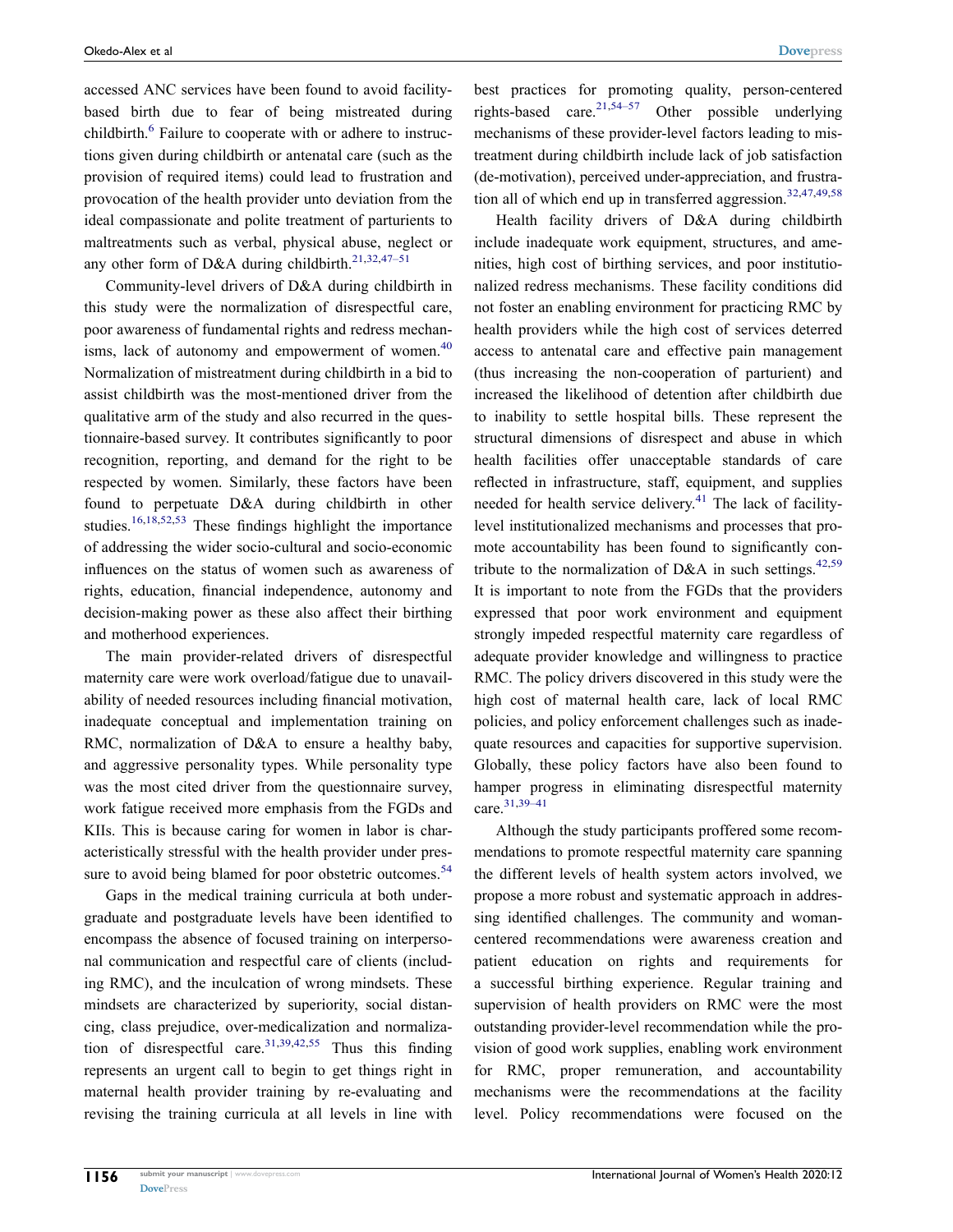provision of free/subsidized maternal health care and enforcement of enacted policies. These recommendations are in consonance with that made in other studies.<sup>54,[55](#page-14-4)[,60–63](#page-14-8)</sup>

<span id="page-12-5"></span>This study has some limitations. It was confined to two facilities in Ebonyi State therefore the findings cannot be generalized to all the facilities in the State or nation. The relatively small sample size is also another limitation of this study. The use of a mixed-methods approach involving different stakeholders to provide contextual evidence on drivers of disrespectful maternity care is a strength of this study.

## **Conclusions**

A variety of multi-level drivers of disrespectful maternity care were identified. A diverse and inclusive multistakeholder approach should underline efforts to mitigate disrespectful maternity care and promote respectful, equitable, and quality maternal health care. We recommend the provision of free/subsidized maternal health services, rightsbased community education, continuous health systems strengthening, regular training and supervision for health providers on interpersonal and client-friendly care, the institutionalization of accountability mechanisms and intersectoral collaboration (health, education, finance, gender, labor, and employment) to improve the status of women.

## **Abbreviations**

D&A, Disrespect and Abuse; DACF, Disrespect and Abuse during Childbirth in Health Facilities; FGD, Focus Group Discussion; KII, Key Informant Interview; RMC, Respectful Maternity Care; SPSS, Statistical Package for Social Sciences.

## **Data Sharing Statement**

The datasets used and/or analyzed during the current study are available from the primary author on reasonable request (ijeomaninadr@gmail.com).

## **Ethical Statement**

This study was conducted in accordance with the Declaration of Helsinki and after ethical clearance for this study was obtained from Research and Ethics Committee of Alex-Ekwueme Federal University Teaching Hospital Abakaliki, Ebonyi State, Nigeria (approval number 06/10/2017-23/20/2017). The participants gave written informed consent before the study commenced. Voluntary participation, confidentiality and anonymity of responses were ensured. To protect the anonymity of the key informants, quotes attributed to the key informants in designated positions (except the husbands) were denoted by self-assigned identification numbers (Key informant 1–5) and not by official designation.

## **Author Contributions**

All authors made a significant contribution to the work reported, whether that is in the conception, study design, execution, acquisition of data, analysis and interpretation, or in all these areas; took part in drafting, revising or critically reviewing the article; gave final approval of the version to be published; have agreed on the journal to which the article has been submitted; and agree to be accountable for all aspects of the work.

## **Funding**

This research did not receive any specific grant from funding agencies in the public, commercial, or not-forprofit sectors.

## **Disclosure**

The authors report no conflicts of interest for this work.

## **References**

- <span id="page-12-0"></span>1. White Ribbon Alliance. Respectful maternity care: the universal rights of childbearing women [Internet]; [2010](#page-0-4) [cited Aug 12, 2017]. Available from: [www.whiteribbonalliance.org/respectfulcare](http://www.whiteribbonalliance.org/respectfulcare). Accessed November 26, 2020.
- <span id="page-12-1"></span>2. Reis V, Deller B, Carr C, Smith J. *Respectful Maternity Care Country Experiences*. New York; [2012](#page-1-0).
- <span id="page-12-2"></span>3. Miller S, Lalonde A. The global epidemic of abuse and disrespect during childbirth: history, evidence, interventions, and FIGO s mother − baby friendly birthing facilities initiative. *Int J Gynecol Obstet*. [2015;](#page-1-0)131:S49–52. doi:[10.1016/j.ijgo.2015.02.005](https://doi.org/10.1016/j.ijgo.2015.02.005)
- <span id="page-12-3"></span>4. Mselle LT, Moland KM, Mvungi A, Evjen-olsen B, Kohi TW. Why give birth in health facility? Users' and providers' accounts of poor quality of birth care in Tanzania. *BMC Health Serv Res*. [2013](#page-1-1);13 (1):174. doi:[10.1186/1472-6963-13-174](https://doi.org/10.1186/1472-6963-13-174)
- 5. Roro MA, Hassen EM, Lemma AM, Gebreyesus SH, Afework MF. Why do women not deliver in health facilities: a qualitative study of the community perspectives in south central Ethiopia? *BMC Res Notes*. 2014;7(556):1–7. doi:[10.1186/1756-0500-7-556](https://doi.org/10.1186/1756-0500-7-556)
- <span id="page-12-4"></span>6. Bohren MA, Hunter EC, Munthe-kaas HM, Souza JP, Vogel JP, Gülmezoglu AM. Facilitators and barriers to facility-based delivery in low- and middle-income countries: a qualitative evidence synthesis. *Reprod Health*. [2014](#page-11-0);11(71):1–17. doi:[10.1186/1742-](https://doi.org/10.1186/1742-4755-11-71) [4755-11-71](https://doi.org/10.1186/1742-4755-11-71)
- 7. Sychareun V, Hansana V, Somphet V, Xayavong S, Phengsavanh A, Popenoe R. Reasons rural laotians choose home deliveries over delivery at health facilities: a qualitative study. *BMC Pregnancy Childbirth*. 2012;12(1):1.
- 8. Wilunda C, Scanagatta C, Putoto G, et al. Barriers to institutional childbirth in rumbek north county, South Sudan: a qualitative study. *PLoS One*. 2016;11(12):e0168083. doi:[10.1371/journal.pone.0168083](https://doi.org/10.1371/journal.pone.0168083)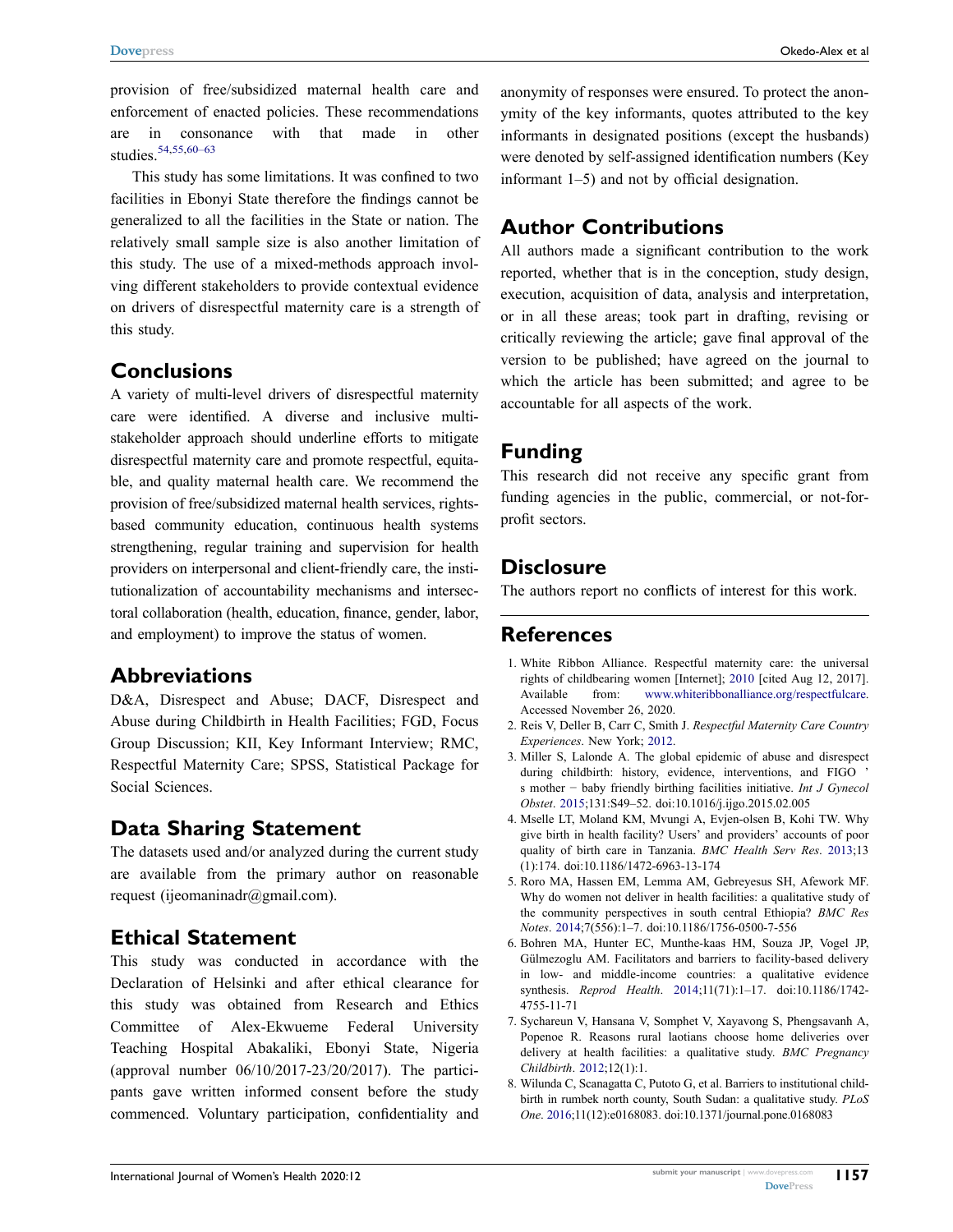- <span id="page-13-0"></span>9. Moyer CA, Mustafa A. Drivers and deterrents of facility delivery in sub-Saharan Africa: a systematic review. *Reprod Health*. [2013](#page-1-2);10 (1):40. doi:[10.1186/1742-4755-10-40](https://doi.org/10.1186/1742-4755-10-40)
- 10. Moyer CA, Dako-Gyeke P, Adanu RM. Facility-based delivery and maternal and early neonatal mortality in sub-Saharan Africa: a regional review of the literature. *Afr J Reprod Health*. 2013;17  $(3)$  $30-43$
- 11. World Health Organization. Maternal mortality [Internet]. Factsheets; 2018 [cited Nov 4, 2018]. Available from: [https://www.who.int/news](https://www.who.int/news-room/fact-sheets/detail/maternal-mortality)[room/fact-sheets/detail/maternal-mortality.](https://www.who.int/news-room/fact-sheets/detail/maternal-mortality) Accessed December 2, 2020.
- 12. Girum T, Wasie A. Correlates of maternal mortality in developing countries: an ecological study in 82 countries. *Matern Health Neonatol Perinatol*. 2017;3(1):19. doi:[10.1186/s40748-017-0059-8](https://doi.org/10.1186/s40748-017-0059-8)
- <span id="page-13-1"></span>13. Federation of Gynecol I, International Federation of Gynecology and Obstetrics International Confederation of Midwives, White Ribbon Alliance, International Pediatric Association, World Health Organization. Mother-baby friendly birthing facilities initiative. *Int J Gynecol Obstet*. [2015](#page-1-3);128(2):95–99. doi:[10.1016/j.ijgo.2014.](https://doi.org/10.1016/j.ijgo.2014.10.013)  [10.013](https://doi.org/10.1016/j.ijgo.2014.10.013)
- 14. Tunçalp Ӧ, Were W, MacLennan C, et al. Quality of care for pregnant women and newborns-the WHO vision. *BJOG*. 2015;122(8):10 45–1049. doi:[10.1111/1471-0528.13451](https://doi.org/10.1111/1471-0528.13451)
- 15. World Health Organization. The prevention and elimination of disrespect and abuse during facility-based childbirth: WHOstatement [Internet]. Geneva, Switzerland; 2014 [cited Feb 9, 2017]. Available from: [http://apps.who.int/iris/bitstream/10665/134588/1/WHO\\_](http://apps.who.int/iris/bitstream/10665/134588/1/WHO_RHR_14.23_eng.pdf?ua=1&ua=1) RHR  $14.23$  eng.pdf?ua=1&ua=1.
- <span id="page-13-2"></span>16. Ishola F, Owolabi O, Filippi V. Disrespect and abuse of women during childbirth in Nigeria: a systematic review. *PLoS One*. [2017;](#page-1-4)12(3):e0174084. doi:[10.1371/journal.pone.0174084](https://doi.org/10.1371/journal.pone.0174084)
- <span id="page-13-3"></span>17. Okedo-Alex IN, Akamike IC, Okafor LC. Does it happen and why? Lived and shared experiences of mistreatment and respectful care during childbirth among maternal health providers in a tertiary hospital in Nigeria. *Women Birth*. [2020](#page-1-5);in press.
- <span id="page-13-4"></span>18. Orpin J, Puthussery S, Davidson R, Burden B. Women's experiences of disrespect and abuse in maternity care facilities in Benue State, Nigeria. *BMC Pregnancy Childbirth*. [2018;](#page-1-6)18(1):1–9.
- <span id="page-13-5"></span>19. Bohren MA, Vogel JP, Tunçalp Ö, et al. By slapping their laps, the patient will know that you truly care for her: a qualitative study on social norms and acceptability of the mistreatment of women during childbirth in Abuja, Nigeria. *SSM Popul Health*. [2016](#page-1-7);2:640–655. doi:[10.1016/j.ssmph.2016.07.003](https://doi.org/10.1016/j.ssmph.2016.07.003)
- 20. Bohren MA, Vogel JP, Tunçalp Ö, et al. Mistreatment of women during childbirth in Abuja, Nigeria: a qualitative study on perceptions and experiences of women and healthcare providers. *Reprod Health*. 2017;14(9):1–13. doi:[10.1186/s12978-016-0265-2](https://doi.org/10.1186/s12978-016-0265-2)
- <span id="page-13-6"></span>21. Balde MD, Bangoura A, Diallo BA, et al. A qualitative study of women ' s and health providers ' attitudes and acceptability of mistreatment during childbirth in health facilities in Guinea. *Reprod Health*. [2017](#page-1-7);14(4):1–13.
- <span id="page-13-7"></span>22. Freedman LP, Ramsey K, Abuya T, et al. Defining disrespect and abuse of women in childbirth: a research, policy and rights agenda. *Bull World Health Organ*. [2014;](#page-1-8)92(12):915–917. doi:[10.2471/BLT.](https://doi.org/10.2471/BLT.14.137869)  [14.137869](https://doi.org/10.2471/BLT.14.137869)
- <span id="page-13-8"></span>23. Sando D, Abuya T, Asefa A, et al. Methods used in prevalence studies of disrespect and abuse during facility based childbirth: lessons learned. *Reprod Health*. [2017;](#page-1-9)14(1):127. doi:[10.1186/s12978-](https://doi.org/10.1186/s12978-017-0389-z)  [017-0389-z](https://doi.org/10.1186/s12978-017-0389-z)
- <span id="page-13-9"></span>24. World Health Organization. Maternal mortality fact sheet [Internet]. Geneva; [2015](#page-1-10) [cited Sep 2, 2017]. Available from: [www.who.int/](http://www.who.int/reproductivehealth)  [reproductivehealth.](http://www.who.int/reproductivehealth) Accessed November 26, 2020.
- <span id="page-13-10"></span>25. Abuya T, Ndwiga C, Ritter J, et al. The effect of a multi-component intervention on disrespect and abuse during childbirth in Kenya. *BMC Pregnancy Childbirth*. [2015;](#page-1-4)15(1):224. doi:[10.1186/s12884-](https://doi.org/10.1186/s12884-015-0645-6)  [015-0645-6](https://doi.org/10.1186/s12884-015-0645-6)
- 26. Azhar Z, Oyebode O, Masud H. Disrespect and abuse during childbirth in district Gujrat, Pakistan: a quest for respectful maternity care. *Ann Glob Health*. 2017;83(1):108. doi:[10.1016/j.aogh.2017.03.240](https://doi.org/10.1016/j.aogh.2017.03.240)
- 27. Abuya T, Warren CE, Miller N, et al. Exploring the prevalence of disrespect and abuse during childbirth in Kenya. *PLoS One*. 2015;10 (4):1–13. doi:[10.1371/journal.pone.0123606](https://doi.org/10.1371/journal.pone.0123606)
- 28. Raj A, Dey A, Boyce S, et al. Associations between mistreatment by a provider during childbirth and maternal health complications in Uttar Pradesh, India. *Matern Child Health J*. 2017;21(9):18 21–1833. doi:[10.1007/s10995-017-2298-8](https://doi.org/10.1007/s10995-017-2298-8)
- 29. Sudhinaraset M, Treleaven E, Melo J, Singh K, Diamond-smith N. Women's status and experiences of mistreatment during childbirth in Uttar Pradesh: a mixed methods study using cultural health capital theory. *BMC Pregnancy Childbirth*. 2016;26(1):332. doi:[10.1186/](https://doi.org/10.1186/s12884-016-1124-4) [s12884-016-1124-4](https://doi.org/10.1186/s12884-016-1124-4)
- 30. Sethi R, Gupta S, Oseni L, Mtimuni A, Rashidi T, Kachale F. The prevalence of disrespect and abuse during facility-based maternity care in Malawi: evidence from direct observations of labor and delivery. *Reprod Health*. 2017;14(1):111. doi:[10.1186/s12978-017-](https://doi.org/10.1186/s12978-017-0370-x) [0370-x](https://doi.org/10.1186/s12978-017-0370-x)
- <span id="page-13-15"></span>31. Bohren MA, Vogel JP, Hunter EC, et al. The mistreatment of women during childbirth in health facilities globally: a mixed-methods systematic review. *PLoS Med*. [2015;](#page-2-0)12(6):1–32. doi:[10.1371/journal.](https://doi.org/10.1371/journal.pmed.1001847) [pmed.1001847](https://doi.org/10.1371/journal.pmed.1001847)
- <span id="page-13-16"></span>32. Warren CE, Njue R, Ndwiga C, Abuya T. Manifestations and drivers of mistreatment of women during childbirth in Kenya: implications for measurement and developing interventions. *BMC Pregnancy Childbirth*. [2017](#page-2-0);17(102):1–14.
- <span id="page-13-11"></span>33. Federal Ministry of Health. *National Health Policy 2016*. Abuja; [2016](#page-1-11).
- 34. Federal ministry of health. *National Reproductive Health Policy*. Abuja Nigeria; 2001.
- 35. Federal Ministry of Health. *National Reproductive Health Strategic Framework 2002–2006*. Abuja; 2002.
- <span id="page-13-12"></span>36. Ebonyi State Ministry of health. *Ebonyi State Government Strategic Health Development Plan*. Abakaliki; [2010.](#page-1-12)
- <span id="page-13-13"></span>37. National Population Commission (NPC) [Nigeria] and ICF Macro. *Nigeria Demographic and Health Survey 2013*. Abuja; [2013.](#page-2-1)
- <span id="page-13-14"></span>38. Savage V, Castro A. Measuring mistreatment of women during childbirth: a review of terminology and methodological approaches. *Reprod Health*. [2017;](#page-2-2)14(1):138. doi:[10.1186/s12978-017-0403-5](https://doi.org/10.1186/s12978-017-0403-5)
- <span id="page-13-17"></span>39. Bowser D, Hill K. *Exploring Evidence for Disrespect and Abuse in Facility-Based Childbirth: Report of a Landscape Analysis*. New York; [2010.](#page-2-0)
- <span id="page-13-22"></span>40. Ratcliffe HL. *Creating an Evidence Base for the Promotion of Respectful Maternity Care*. Harvard School of Public Health; [2013](#page-11-1).
- <span id="page-13-24"></span>41. Freedman L, Kruk M. Disrespect and abuse of women in childbirth: challenging the global quality and accountability agendas. *Lancet*. [2014](#page-11-2);384(9948):e42–4. doi:[10.1016/S0140-6736\(14\)60859-X](https://doi.org/10.1016/S0140-6736(14)60859-X)
- <span id="page-13-23"></span>42. Bradley S, McCourt C, Rayment J, Parmar D. Disrespectful intrapartum care during facility-based delivery in sub-Saharan Africa: a qualitative systematic review and thematic synthesis of women's perceptions and experiences. *Soc Sci Med*. [2016;](#page-11-3)169:157–170. doi:[10.1016/j.socscimed.2016.09.039](https://doi.org/10.1016/j.socscimed.2016.09.039)
- <span id="page-13-18"></span>43. Araoye MO. *Research Methodology with Statistics for Health and Social Sciences*. 1st ed. Ilorin: Nathadex Publishers; [2004](#page-3-0):121–122 p.
- <span id="page-13-19"></span>44. Lwanga S, Lemeshow S. *Sample Size Determination in Health Studies: A Practical Manual*. Geneva; [1991.](#page-3-0)
- <span id="page-13-20"></span>45. Okedo-Alex IN, Akamike IC, Ezeanosike OB, Uneke CJ. Determinants of antenatal care utilisation in sub-Saharan Africa: a systematic review. *BMJ Open*. [2019](#page-10-0);9(10):e031890. doi:[10.1136/](https://doi.org/10.1136/bmjopen-2019-031890) [bmjopen-2019-031890](https://doi.org/10.1136/bmjopen-2019-031890)
- <span id="page-13-21"></span>46. World Health Organization. WHO recommendations on antenatal care for a positive pregnancy experience [Internet]. Geneva; [2016](#page-10-0) [cited Jan 4, 2018]. Available from: [http://apps.who.int/iris/bitstream/](http://apps.who.int/iris/bitstream/10665/250796/1/9789241549912-eng.pdf) [10665/250796/1/9789241549912-eng.pdf.](http://apps.who.int/iris/bitstream/10665/250796/1/9789241549912-eng.pdf)